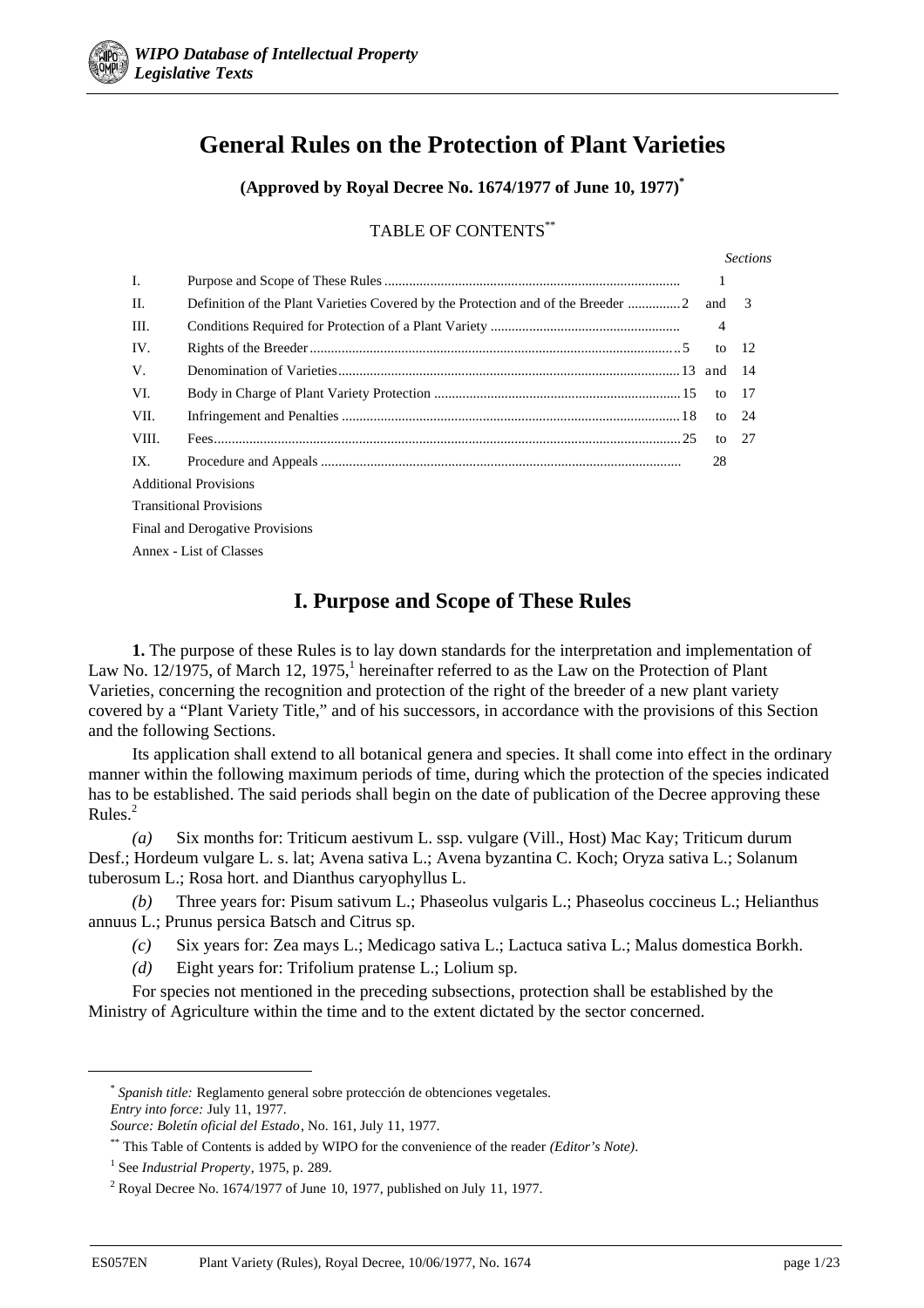## **II. Definition of the Plant Varieties Covered by the Protection and of the Breeder**

**2.** In accordance with the provisions of the Law on the Protection of Plant Varieties, "plant variety" means any commercial variety (internationally known as a "cultivar"), clone, line, stock or hybrid that satisfies the conditions established in that Law and these Rules.

For the purposes of these Rules, the following definitions are established:

*(a)* commercial variety: set of cultivated botanical individuals, which are distinguished by specific morphological, physiological, cytological, chemical or other characteristics of an agricultural or economic nature and which retain their distinctive characteristics in the course of sexual reproduction or vegetative propagation;

*(b)* clone: set of individuals obtained by vegetative multiplication of a single plant which possess an identical genetic parentage;

*(c)* line: natural or artificial group obtained by sexual reproduction, being sufficiently uniform. The line is called pure when the individuals that constitute it have been obtained by successive self-fertilization from a single homozygous parent;

*(d)* stock: descendance of plants of one and the same origin obtained by breeding, which possess numerous common characteristics;

*(e)* hybrid: plant obtained by spontaneous or voluntary crossing from parents generally having a different genetic parentage.

**3.** "Breeder" means any natural person or legal entity who proves that he is responsible for any improvement, selection or discovery by which a new plant variety has been obtained, in accordance with the provisions of Section 3 of the Law on the Protection of Plant Varieties.

# **III. Conditions Required for Protection of a Plant Variety**

## **4.**—

(1) For a variety to be eligible for protection under the Law on the Protection of Plant Varieties it has to:

*(a)* be new, that is, be differentiated from varieties the existence of which at the time of the application for protection is public knowledge. Such differentiation shall be established by one or more important morphological or physiological characteristics which fluctuate little and are susceptible of precise description and recognition; public knowledge may be determined by various references, such as growing or commercialization of the variety, in preparation or in progress, presence in a reference collection or precise description in a publication;

*(b)* be homogeneous in its combined characteristics, according to its system of reproduction or multiplication;

*(c)* be stable in its essential characteristics, in other words, remain true to the definition given by the breeder at the end of each cycle of reproduction or multiplication.

### *Preliminary examination:*

(2) The verification of whether a variety meets the above conditions constitutes the "preliminary examination," which shall take place when the procedure has been initiated and when examination of the application, in accordance with subsections (5) to (7), inclusive, of this Section, has been completed.

With regard to the conditions that have to be met by a plant variety in order to be eligible for protection, account shall be taken of the following:

— *Novelty:* the characteristics that are used to distinguish varieties shall be both qualitative and quantitative. In both cases the variation of the said characteristics, which shall be discontinuous for the non-measurable ones and continuous between two extremes for the quantitative ones, shall be defined by degrees of expression, the number of which shall be determined by the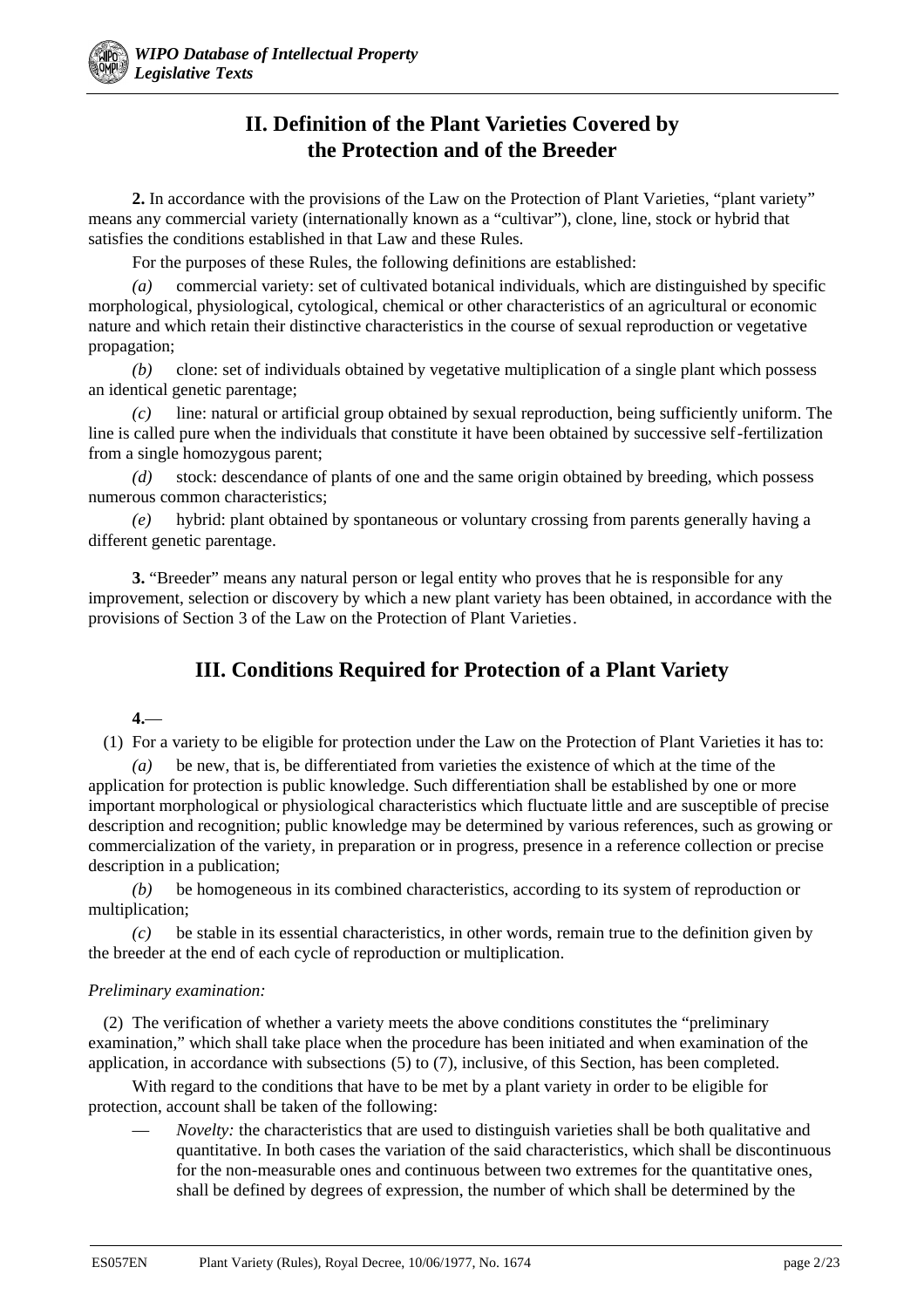needs of description. Characteristics the variation of which is least affected by environment shall be regarded as the most important;

- *Homogeneity:* for a variety to be considered homogeneous, all the component individuals have to be practically equal, or have a limited overall variation with respect to the characteristics concerned; in other words, the number of plants, the description of which is different from the variety under consideration, has to remain within reasonable limits and, as the case may be, fluctuations have to remain within a specific range;
- *Stability:* generally, when the sample supplied by the breeder is regarded as having a high level of homogeneity, the material may be considered stable. In the event of doubt, propagation of the material shall be effected with a view to ascertaining whether it remains true to its definition.

The Ministry of Agriculture shall lay down such standards for the interpretation of these Rules as are necessary for each species or group of species with respect to the carrying out of the preliminary examination, and which shall specify the following:

*(a)* minimum amount of growing material required from the breeder in order to carry out the observations necessary in each case;

- *(b)* qualitative characteristics of the said growing material;
- *(c)* dates on which and places in which the said growing material has to be deposited;
- *(d)* characteristics that have to be taken into consideration for the definition of a variety;
- *(e)* duration of test growings, and manner in which these are to take place.

The "preliminary examination" may be effected in a foreign country where relevant international agreements have been previously established for the species concerned.

(3) A variety shall not be considered new for the purposes of the provisions of the Law on the Protection of Plant Varieties when, at the time of the application for a "Plant Variety Title," it has already been marketed or offered for sale in Spain, with the authorization of the breeder or his successors in title, or more than four years previously in any foreign country, or where it has been the subject of sufficient advertising of any kind to be used.

Similarly, the variety shall not be considered new if it is described in an application for a "Plant Variety Title," in a title that has not yet been published or in an application filed abroad that benefits from the priority provided for in Section 10(3) of these Rules.

In no case shall the sole fact that it has been recorded as such in an Official Register be regarded as destructive of novelty. For the purposes of this provision, "Official Register" means the Register of Commercial Varieties of the National Institute of Seeds and Nursery Plants, or any other similar register of a foreign country with which Spain has entered into an Agreement on the subject.

(4) In accordance with the Law on the Protection of Plant Varieties, the following shall not be regarded as marketing:

*(a)* presentation at contests, collections or exhibitions, insofar as no commercial transactions take place at them;

*(b)* production and distribution on an experimental scale.

### *Application for a "Plant Variety Title"*

(5) Applications for "Plant Variety Titles" shall be governed by the following rules:

*(a)* Applicant: the applicant for a "Plant Variety Title" shall be the breeder or his successors in title, who shall provide adequate proof of their status; the application may be filed by a representative having his legal domicile in Spain; where the applicant is a foreigner, the aforesaid requirement shall be mandatory;

*(b)* Application: the application for a "Plant Variety Title" shall be filed with the Ministry of Agriculture (National Institute of Seeds and Nursery Plants, Madrid), and with its Provincial Delegations, in addition to the places provided for in Section 66 of the Law on Administrative Procedure.

The application shall be stamped by the office or center concerned, with an indication of the date, hour and minute of receipt of the filing.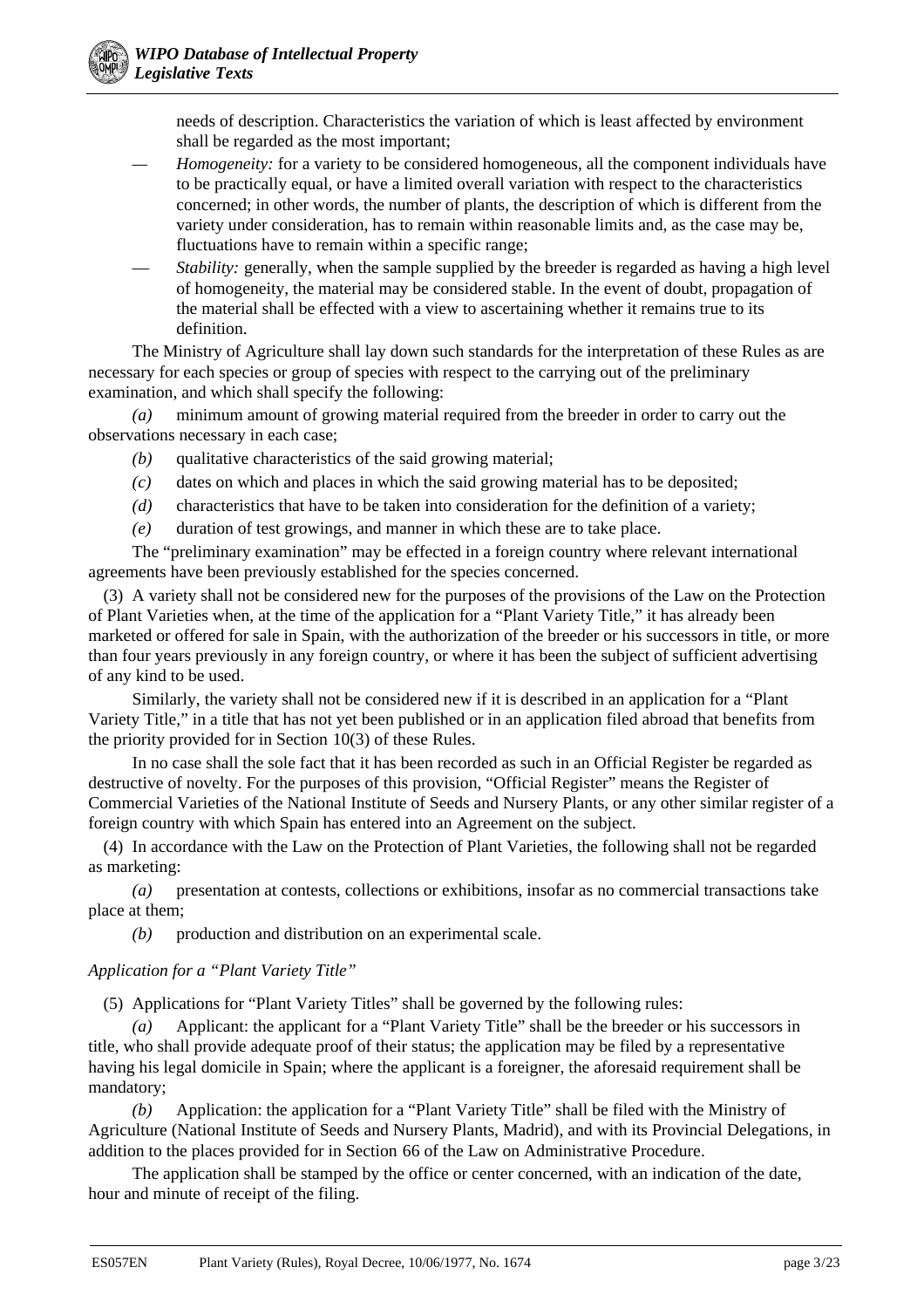If the office or center has a record only of the date, the submission of the documents included in the filing shall be deemed to have taken place at midnight on that date. If there is no record of the date of the submission to the office or center, such submission shall be deemed to have been made on the date of receipt and on the hour of opening of the package at the Registry of Protected Plant Varieties.

The application shall include at least the following indications:

- (*b*.1) the genera and/or species to which the variety belongs;
- (*b*.2) the denomination proposed by the breeder or his successor in title;
- (*b*.3) the name and postal address of the applicant; where the applicant is not the same person as the breeder, the name and address of the latter;
- (*b*.4) nationality of the applicant and, where appropriate, of the breeder;
- (*b*.5) description of the procedure according to which the variety has been obtained or discovered;
- (*b*.6) indication of the country or countries in which a "Plant Variety Title" has been applied for and, where appropriate, obtained;
- (*b*.7) indication, where appropriate, that the variety has been recorded in the Register of Commercial Varieties of another country, together with the date of such recording;
- (*b*.8) when the right of priority referred to in Section 10(3) of these Rules is claimed, a mention should be made in the application of the date of the filing effected earlier in the other country, the denomination under which the variety was registered, or, failing that, a provisional breeder's reference, the country in which protection was applied for and any other information that the applicant considers appropriate.
- *(c)* The application for a "Plant Variety Title" shall be accompanied by the following documents:
	- (*c.*1) declaration by the applicant, specifying that the variety for which protection is requested is, in his opinion, a new plant variety within the meaning of Section 4(1) of these Rules, and that it has not been marketed or offered for sale with the authorization of the breeder or his successors in title in Spain, or in any foreign country more than four years previously;
	- (*c*.2) the authorization of the breeder concerned when, for the commercial production of plants or propagation material for the variety for which protection is sought, the repeated or systematic use of plants or parts of plants of another protected variety is necessary;
	- (*c*.3) where the applicant is the successor in title to the breeder, an authentic document attesting the transfer of the rights;
	- (*c*.4) where action is being taken by an agent, a document attesting his status as such;
	- (*c*.5) where the denomination proposed by the breeder or his successors in title is the subject of trademark rights or may create confusion with a trademark, a document shall be filed renouncing the said trademark in Spain and in other countries in which the variety may be protected by virtue of the conclusion of protection agreements;
	- (*c*.6) a technical questionnaire in which shall be specified the characteristics of the variety for which the application is filed and which are considered worthy of emphasis in the species to which the variety to be protected belongs, any differences in relation to similar varieties and all characteristics that are considered appropriate in individual cases; the Ministry of Agriculture (National Institute of Seeds and Nursery Plants) shall prepare technical questionnaires for this purpose, which shall be at the disposal of all applicants for "Plant Variety Titles."

The application and the technical questionnaire to which the preceding paragraphs refer shall be drawn up in Spanish. For any other document sent to the National Institute of Seeds and Nursery Plants, Spanish shall be used or the document accompanied by an official translation.

## *Initiation of the Procedure*

(6) When the application and the documents provided for in the preceding subsection have been filed, the Registry of Protected Plant Varieties of the National Institute of Seeds and Nursery Plants shall proceed to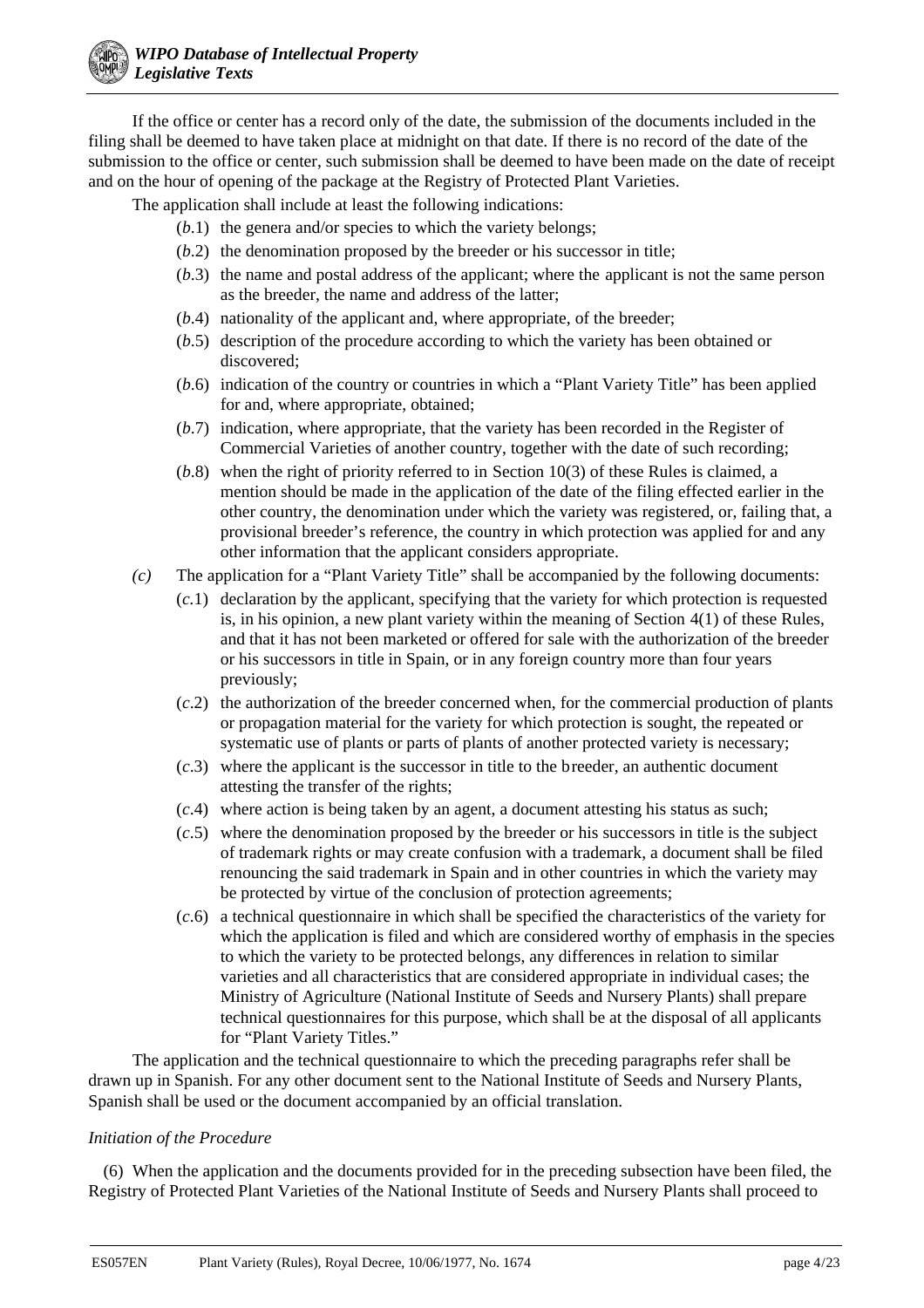undertake an examination of all the documentation available or received, with a view to ascertaining whether the following requirements are met:

*(a)* compliance with the provisions of the Law on Administrative Procedure concerning the initiation of the procedure;

*(b)* inclusion in the application file of the documents provided for in Section 4(5);

*(c)* submission of proof of payment of the fees established by law for the processing of the application.

If, as a result of the examination undertaken by the National Institute of Seeds and Nursery Plants, it is considered that any one of the requirements mentioned above has not been met, the applicant shall be requested to remedy the defect within ten days or to submit the supporting documents, as the case may be, with the warning that, if this is not done, the application will be dismissed without further proceedings.

For the purpose of priority, dismissed applications shall be regarded as not having been filed.

### *Examination of the Application*

(7) When the application has been filed and, where appropriate, the requirements referred to in the preceding subsection have been met, examination shall be undertaken by the National Institute of Seeds and Nursery Plants (Registry of Protected Plant Varieties) within a month following its receipt of the file. The examination shall be confined to:

- *(a)* determining the clarity of the description of the variety;
- *(b)* inspecting the documents submitted by the applicant;
- *(c)* verifying compliance with any other of the requirements provided for in Section 4(5).

If any defect is discovered in the course of the examination, the suspension of the proceedings shall be pronounced and the applicant shall be allowed a period of two months front the notification in which to remedy the defects or put forward appropriate arguments in his defense, being warned that, if this is not done, the application shall be rejected.

If the Registry of Protected Plant Varieties does not find any defect in the application and other documents, or if the applicant has rectified within the prescribed period the defects brought to his notice, it shall order the publication of the application concerned in the *Boletín* referred to in Section 17 of these Rules.

### *Register of Applications*

(8) The Registry of Protected Plant Varieties shall send the applicant a copy of the application for a "Plant Variety Title," with a clear indication of the date and time of filing of the application and of the corresponding registration number. The filing date of the application shall be the one considered for the purposes of priority.

To this end, all applications shall be entered in a Register in the chronological order of their filing, and according to the number notified to the applicant, which number shall also appear in all notifications provided for in these Rules until such time as the "Plant Variety Title" is granted.

To this end, the following entries shall be made in the Register:

- *(a)* registration number;
- *(b)* date and time of filing of the application;
- *(c)* indication of the genus or species to which the variety belongs;
- *(d)* name and address of the applicant and of his legal representative, if any;
- *(e)* proposed denomination;
- *(f)* claim of priority, where appropriate.

The first page of the Register shall contain a notice stating the number of pages that it contains and the date of commencement of the entries in it, and the last page shall contain another notice indicating the total number of entries.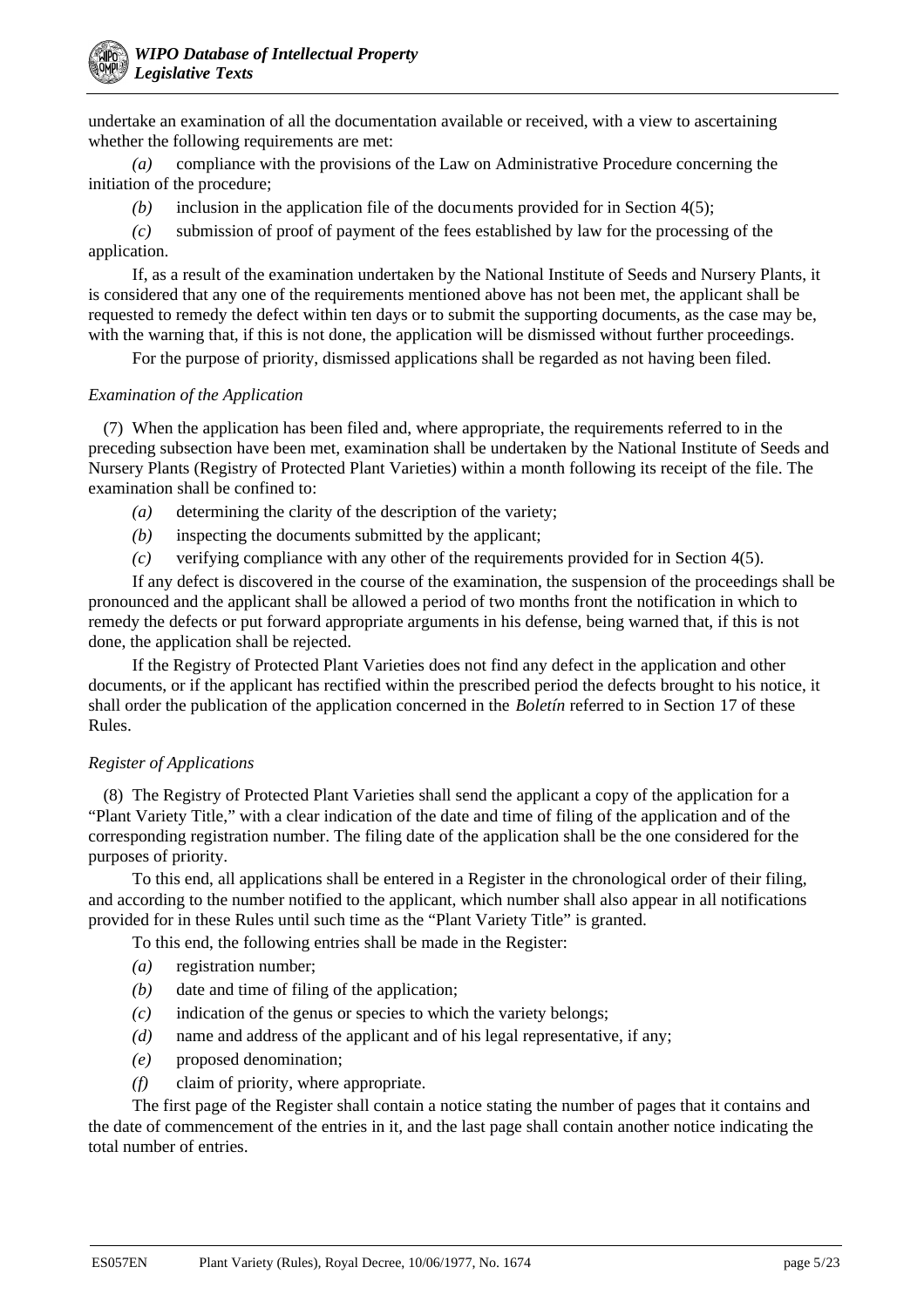# **IV. Rights of the Breeder**

#### **5.—**

(1) Any breeding of a new plant variety may be the subject matter of a "Plant Variety Title" which, on recording thereof in the Register of Protected Plant Varieties at the National Institute of Seeds and Nursery Plants, gives the holder the exclusive right to produce for commercial purposes, introduce in the territorial area to which the Law on the Protection of Plant Varieties applies, sell or offer for sale, or use by any means permissible by law material for sexual reproduction or vegetative propagation, including whole plants. The breeder's right shall extend to plants or parts thereof normally marketed for purposes other than propagation, especially as regards the commercial production of ornamental plants or cut flowers, provided that those plants or parts thereof are used as propagating material. The breeder's right shall not be infringed by the use made by a farmer, in his own farm, of seeds or any other vegetative material produced by him (Law No. 12/1975, Section 5(1)).

A "Plant Variety Title" may be held by the breeder who corresponds to the definition set forth in Section 3 of these Rules, and by his successors in title who provide documentary evidence of their status as such, subject to the following conditions:

*(a)* where one and the same variety has been jointly created by two or more persons, the right conferred by the title shall belong indivisibly to all of them;

*(b)* where two or more applicants with equal rights claim the grant of breeders' rights independently of one another, in respect of the same variety, the rights shall be granted to the party having filed the application earlier than the others;

*(c)* where the breeder is employed by an enterprise, the grant of the "Plant Variety Title" shall be governed by the provisions of Sections 29 and 30 of the Decree of January 26, 1944, approving the revised text of Book I of the Employment Contract Law, it being understood for such purposes that the breeder in question is acting as an employee of the enterprise and that the plant variety concept is equivalent to the invention concept provided for in the said Decree. The Ministry of Agriculture may, on a proposal by the Central Board of the Institute, enact as many additional provisions as are considered necessary for the proper implementation of the provisions of this paragraph.

(2) Authorization by the breeder or his successors in title shall not be required either for the utilization of the new variety as an initial source of variation for the purpose of creating other new varieties or for the marketing of such varieties (Law No. 12/1975, Section 5(2)).

(3) Authorization shall be required when the repeated or systematic use of the plants or parts thereof of the original variety is necessary for the commercial production of plants or propagating material of the new variety (Law No. 12/1975, Section 5 (3)).

### **6.**—

(1) The grant and the benefits of the "Plant Variety Title" for a new variety may not be made subject to conditions other than those set forth in Sections 4, 10 and 11 of the Law on the Protection of Plant Varieties, insofar as the administrative formalities provided for in the said Law, in these Rules and in any additional provisions that may be enacted are complied with.

(2) The grant of a "Plant Variety Title" shall be granted without prejudice to the rights of third parties and subject to the limitations established by the Law on the Protection of Plant Varieties. Failure to observe those limitations shall render the title null and void in accordance with the provisions of Section 11 of the said Law and, where appropriate, the cancellation of its registration in the Register of Protected Varieties at the National Institute of Seeds and Nursery Plants.

### *Licenses for Use*

(3) The holder of a "Plant Variety Title" may, after notification of the Registry of Protected Plant Varieties, grant a license for the use of the variety covered by the said Title to any person who applies for one, subject to compliance with the conditions specified by the said holder and with any provisions on the subject in the Law on the Protection of Plant Varieties, these Rules and any additional provisions that may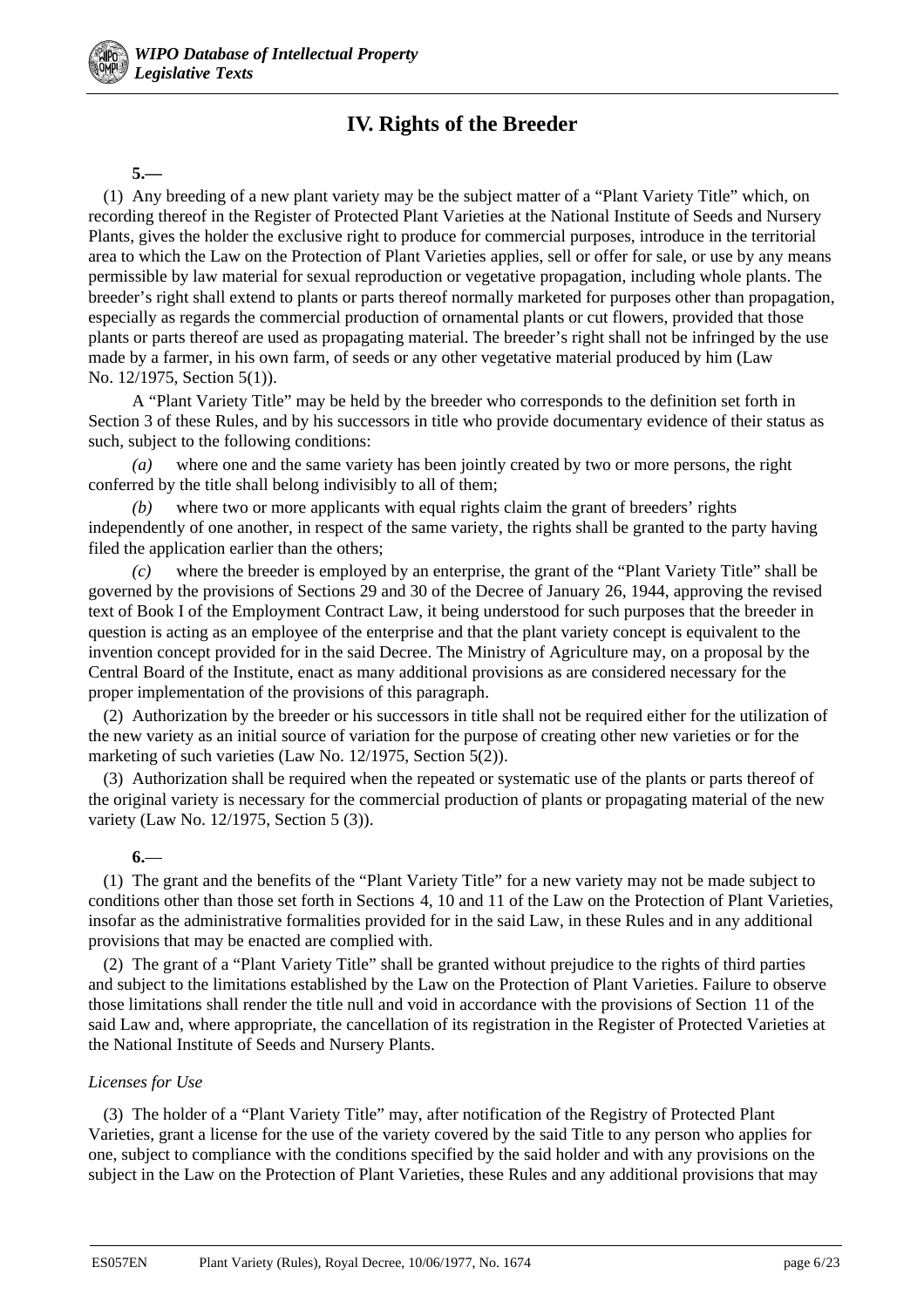be enacted. To this end, such contracts shall be registered at the National Institute of Seeds and Nursery Plants.

In all matters relating to licenses for use, the following shall be taken into account:

*(a)* the contract by which the license for the use of a variety covered by a "Plant Variety Title" is granted shall be drawn up in writing and shall bear the signature of the contracting parties;

- *(b)* licenses for use may be exclusive or non-exclusive:
	- (*b*.1) unless the license contract provides otherwise, the grant shall not preclude the possibility of the holder granting licenses to other persons or undertaking the use of the new plant variety himself, in which case the license shall be considered non-exclusive;
	- (*b*.2) the grant of an exclusive license for use shall preclude the holder of the "Plant Variety Title" from granting licenses to other persons and, unless the license contract provides otherwise, from using the plant variety himself;

*(c)* unless expressly provided otherwise, the license shall have the same duration as the "Plant Variety Title," and shall cover the entire national territory, its maximum duration being limited to the time of expiration of the rights;

*(d)* unless expressly provided otherwise, licensees may not assign their licenses to third parties or grant sub-licenses;

*(e)* where a "Plant Variety Title" belongs to more than one person, they may only jointly grant licenses to third parties for the use of the variety covered by the said title;

*(f)* clauses in license contracts that impose marketing restrictions on the licensee that are not derived from the rights conferred by the "Plant Variety Title" shall be considered null and void, and, in particular, clauses that impose obligations on the licensee for a period of time longer than the duration of the "Plant Variety Title" shall be regarded as exceeding the rights inherent in the said Title;

*(g)* the license for use shall produce its effects in relation to third parties only after it has been registered with the National Institute of Seeds and Nursery Plants;

*(h)* without prejudice to the rights conferred by these Rules on the Administrative Bodies, questions arising out of license contracts shall be within the competence of the Courts of Justice.

(4) Where the holder of a "Plant Variety Title" is an official body established in Spain, it shall be obliged to grant a license for the use of the variety covered by the said Title to any person who applies for one and presents legal, technical and professional guarantees. Such license may in no case have exclusive character. Where the applicant for a license is a foreigner, the transaction shall be governed by the principle of reciprocity (Law No. 12/1975, Section 6(4)).

Where the license for use is granted by an official body, paragraphs *(a)*, *(c)*, *(e)*, *(f)* and *(g)* of the foregoing subsection shall apply, and the licensee may not in any case assign the license to third parties or grant sub-licenses.

## *Prohibition to Exploit Certain Plant Varieties*

(5) Without prejudice to the rights belonging to the Public Administration in matters of health, the disclosure and use of certain plant varieties which, if a "Plant Variety Title" were obtained for them, could present a health risk or similar risks, may be prohibited by Decree approved by the Council of Ministers, on a proposal by the Minister of Agriculture.

## **7.—**

(1) The Courts of Justice shall be competent in all questions relating to the ownership of a "Plant Variety Title."

(2) The holder of a "Plant Variety Title" may institute civil or criminal proceedings before the Courts of Justice against any person who infringes the rights granted by the Law on the Protection of Plant Varieties.

(3) Legal proceedings concerning plant breeders' rights may only be instituted by one of the parties.

(4) Plant breeders' rights are transferable by any means admitted in law, without prejudice to the limitations established by the Law on the Protection of Plant Varieties; such transfer shall only be effective in relation to third parties when they have been recorded in the Register of Protected Plant Varieties.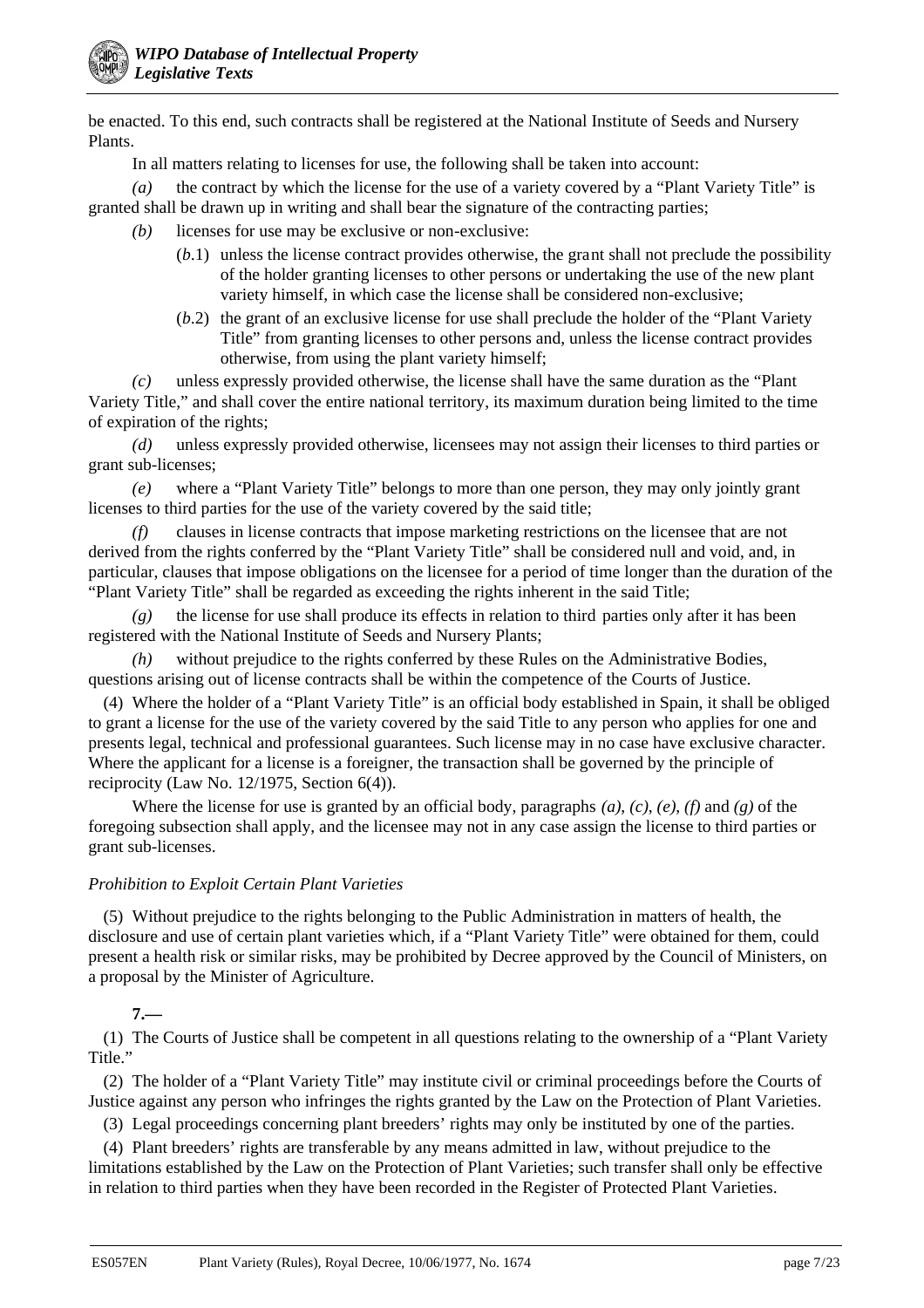(5) Unless expressly agreed otherwise, the licensee may be party to legal proceedings to the same extent as the holder of a "Plant Variety Title" without any formality other than notification in writing to the holder of having become a party to the legal proceedings, in the event that the latter should think it advisable to be a party (Law No. 12/1975, Section 7).

**8.—** (1)

The "Plant Variety Title" shall be granted by order of the Ministry of Agriculture, on a proposal by the Central Board of the National Institute of Seeds and Nursery Plants, pursuant to Section 16 of these Rules. The effects of the "Plant Variety Title" shall begin on the date of its grant.

When the application has been accepted for processing and, subsequently, the "preliminary examination" carried out in accordance with the provisions of Section 4(2) of these Rules, the Protected Plant Variety Commission shall decide on the proposal that has to be made with respect to registration at the Registry of Protected Plant Varieties.

The "Plant Variety Title" shall be issued by the National Institute of Seeds and Nursery Plants, and shall contain the following particulars:

*(a)* name of the applicant;

*(b)* if the applicant is not the actual breeder, the name of the latter must appear in the "Plant Variety Title";

*(c)* denomination of the variety and description of it according to the minimum data appearing in the model descriptive form approved by the National Institute of Seeds and Nursery Plants.

*(d)* date and hour of filing of the application, and date corresponding to the grant of the Title by the Ministry of Agriculture;

*(e)* all particulars concerning priorities, where priorities have been claimed;

*(f)* where the variety covered by the Title has different denominations in a country or countries with which a collaboration agreement has been signed, such denominations must be mentioned for information;

*(g)* date of expiration.

The grant of the Title shall be published in the *Boletín del Registro de Variedades Protegidas*, pursuant to the provisions of Section 17 of these Rules, within a period of three months from the grant by the Ministry of Agriculture.

When the grant of the Title has been published in the *Boletín del Registro*, any person may, subject to payment of the fee established by law, obtain from the Registry of Protected Plant Varieties information regarding the documents that accompanied the application, the documents relating to the preliminary examination and the document containing the decision adopted.

Nevertheless, where this is considered necessary by the Protected Plant Variety Commission, such provisions shall be enacted as are required to safeguard secrets concerning the procedure whereby the new plant variety was obtained.

(2)

The grant of a "Plant Variety Title" shall immediately give rise to an entry in the Register of Protected Plant Varieties at the National Institute of Seeds and Nursery Plants, which is mentioned in Law No. 11/1971, and to the inclusion of the variety in the list of protected varieties which shall be periodically published by the above-mentioned Institute in the *Boletín del Registro de Variedades Protegidas*.

To this end, a Register shall be kept of "Plant Variety Titles," which shall be ordered according to the date on which they were granted.

The following entries shall, in addition, be made in the Register:

- *(a)* serial number of the grant of the Title;
- *(b)* genus and species to which the variety belongs;

*(c)* approved denomination, together with others under which the variety appears in a country or countries with which a collaboration agreement has been signed;

*(d)* summary description of the variety;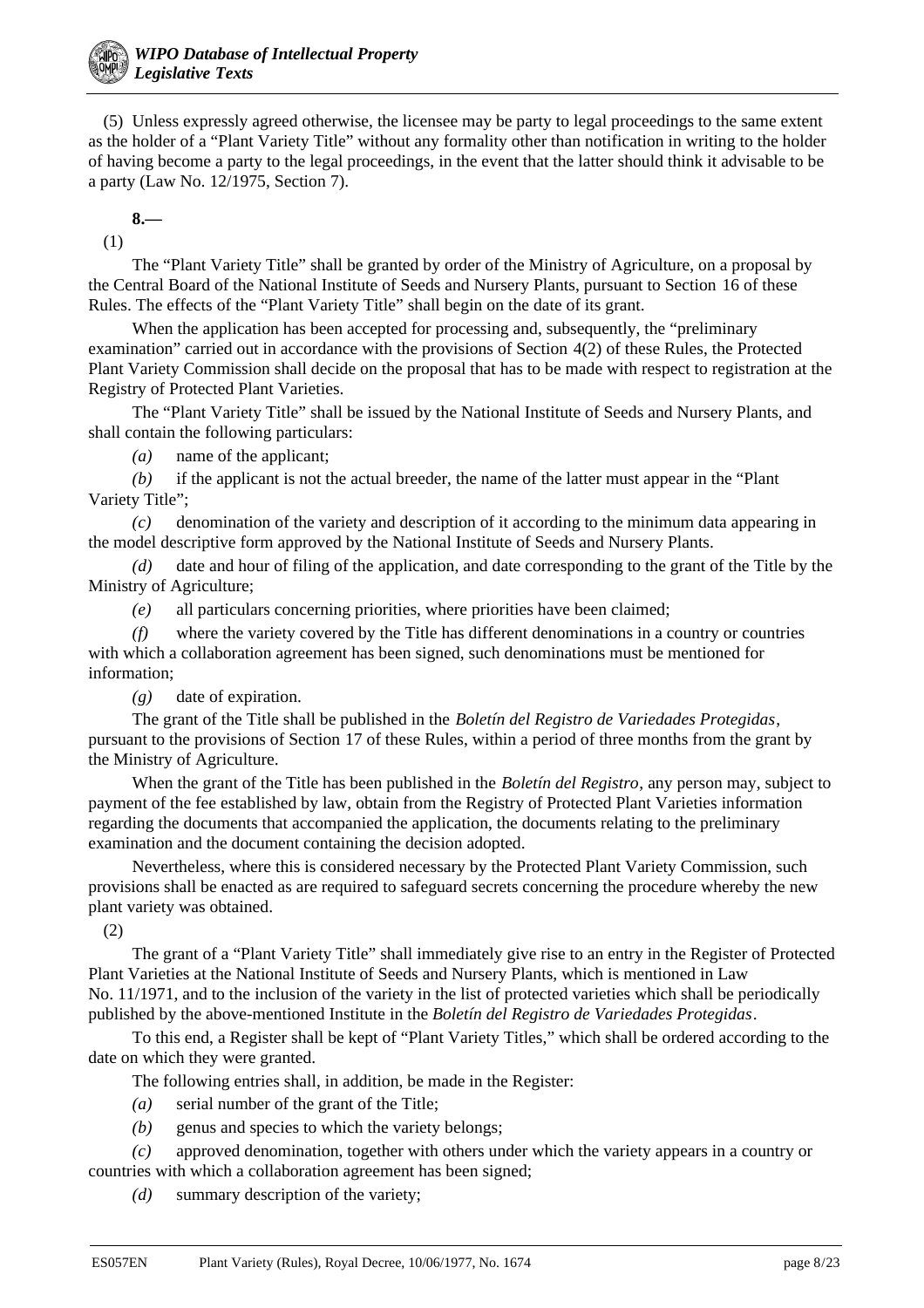*(e)* name and address of the owner of the Title, and name and address of the breeder, where the latter is not the same as the former;

*(f)* where applicable, claim of priority;

*(g)* dates on which protection begins and ends, and date on which, for any reason, it ends prior to the established term.

A mention shall also be made in the Register of judicial decisions, if upheld, in which the ownership of the right is specified, as well as all those that relate to transfers of the ownership of "Plant Variety Titles," and licenses granted.

(3) The "Plant Variety Title" shall be provisional for two years, after which time it shall automatically become definitive if, within that two-year period, no objection is submitted to the act of making the said grant. Once definitive, either because the provisional period has expired, or by decision made on the above-mentioned objection pursuant to Section 121 on the Law on Administrative Procedure, the appropriate legal proceedings may be brought. The provisional character of the Title, while in force, shall be clearly stated on any document, packaging or advertisement relating to the product covered by the said Title (Law No. 12/1975, Section 8(3)).

(4) During the period in which the Title is provisional, the breeder shall enjoy all the rights granted under the Law on the Protection of Plant Varieties. The said period shall be included, in each case, in the period of protection (Law No. 12/1975, Section 8(4)).

**9.—**

(1) The rights conferred on the breeder of a new plant variety shall be granted for a limited period, which may not be less than 15 years for herbaceous plants or 18 years for trees; this period shall run from the date of the grant of the "Plant Variety Title" (Law No. 12/1975, Section 9(1)).

(2) The maximum period of protection for any species or group of species may not exceed 20 years.

When detailed provisions are enacted by the Ministry of Agriculture for the entry into force of protection for each genus, species or group of species, the maximum period of protection shall be indicated in each case.

## **10.—**

(1) All foreign breeders shall enjoy the same rights as national breeders, provided that the legislation of their countries of origin applies the principle of reciprocity or that other international agreements to which Spain is party establish such reciprocity (Law No. 12/1975, Section 10(1)).

On a proposal by the Protected Plant Variety Commission, through the Central Board of the National Institute of Seeds and Nursery Plants, and after examination of the legislation on the protection of each species and country concerned, specific provisions shall be enacted by the competent Ministry or Ministries establishing the aforementioned reciprocities.

(2) The aforementioned foreign breeders shall, in their relations with the Spanish Public Administration and with the private producers or growers of the propagating material, be represented by a person lawfully resident in Spain, who shall be given sufficient authority to guarantee such commitments as the breeder or his successors in title may contract. The grant and the rights derived from it shall remain subject, in all cases, to the performance of the obligations of the Title holder (Law No. 12/1975, Section 10(2)).

(3) When applying for a "Plant Variety Title," the applicant may claim the priority of any applications previously filed for the same plant variety in any State with which Spain has an agreement in this respect, on condition that the filing of the application in Spain takes place within a period of 12 months from the filing of the first application (Law No. 12/1975, Section 10(3)).

Subject to the transitional provisions of these Rules, the right of priority may only be claimed by breeders who:

*(a)* within three months from the date on which the application was filed, submit to the Registry of Protected Plant Varieties a copy of the documents relating to the application filed in another country, with certification by the competent authority of the authenticity of the said copies;

*(b)* within four years from the date on which the application was filed, supply all the additional documentation mentioned in Section 4(5) of these Rules, and, where the Registry of Protected Plant Varieties considers this necessary, propagating material for the carrying out of the preliminary examination.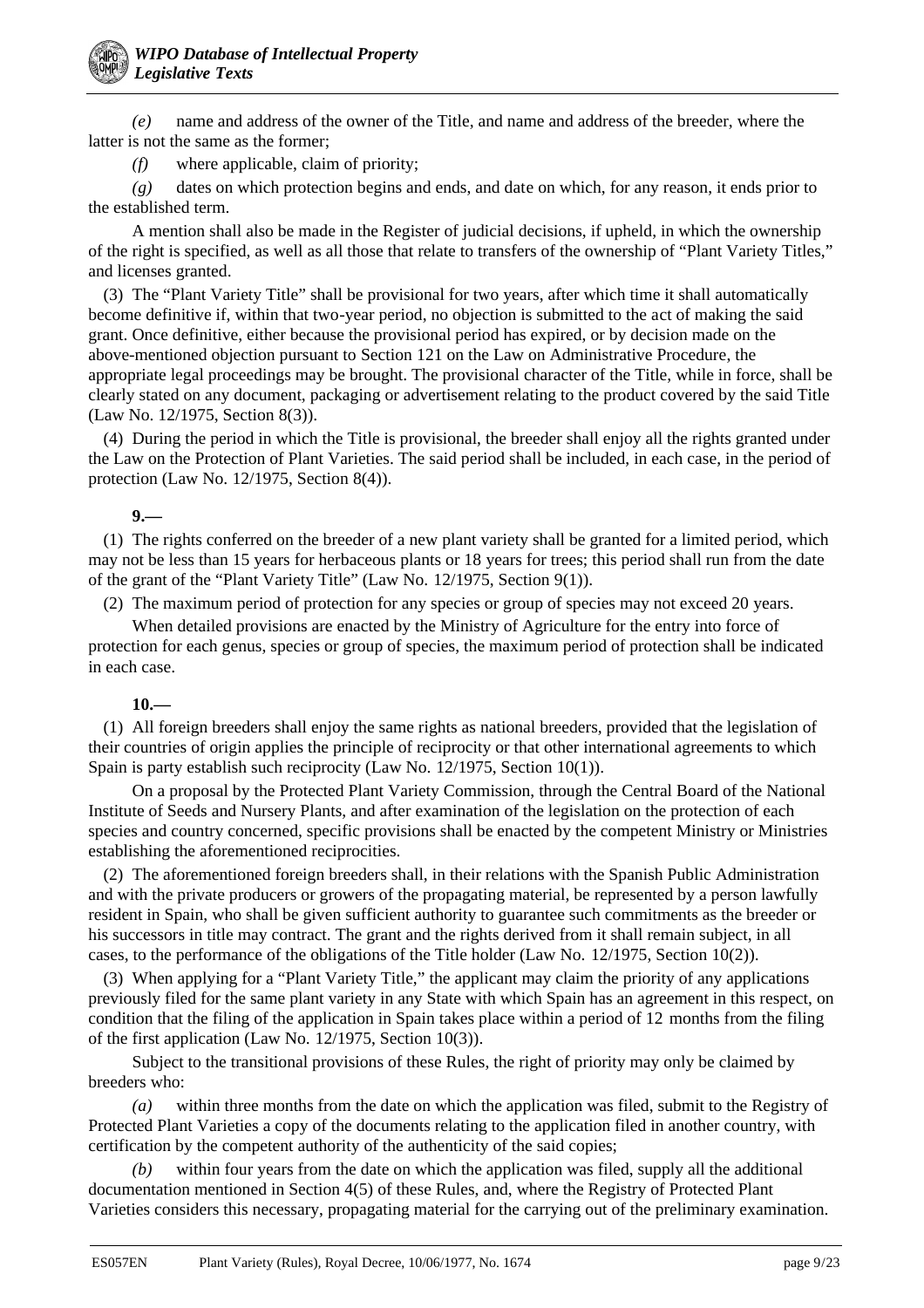**11.—**

(1) The "Plant Variety Title" shall be declared null and void:

*(a)* when the title holder does not have a right to obtain it according to the provisions laid down in Section 3 of these Rules;

*(b)* when the plant variety in respect of which the Title has been granted does not meet the requirement of novelty laid down in Section 4 of these Rules.

In the cases mentioned above, and in accordance with the provisions of Section 16 of these Rules, invalidation shall be pronounced by the Minister of Agriculture on a proposal by the Protected Plant Variety Commission and through the Central Board of the National Institute of Seeds and Nursery Plants.

(2) Action for nullity may be brought by any interested party during the entire period of protection afforded by the "Plant Variety Title" (Law No. 12/1975, Section 11(2)).

(3) The right of the breeder or his successors in title shall be extinguished in the following cases:

*(a)* at the request of the title holder himself; such request shall be filed in writing with the Office of the Registry of Protected Plant Varieties by the title holder or by a person specially empowered to do so; where the Title is shared equally by more than one person, the request for lapse shall be taken into consideration only if it is filed jointly by all those persons; where licenses for use of the variety covered by the Title have been granted by the title holder, renunciation may be taken into consideration only if it is accompanied by the appropriate document in which the consent of all the licensees to such renunciation is expressed;

*(b)* when there has been a failure to maintain the conditions of homogeneity and stability laid down in Section 4 of these Rules;

*(c)* when neither the title holder nor his licensees have reproductive or propagating material capable of producing the new variety, as defined when the "Plant Variety Title" was granted;

*(d)* when neither the title holder nor his licensees submit, within the required time limit, the reproductive or propagating material, or the information or documents deemed necessary for examining the variety, or do not allow inspection of the measures which have been taken for the maintenance of the same variety, according to the rules laid down for that purpose;

*(e)* when the legally established fees have not been paid within the prescribed period or the requests for payment have not been met;

*(f)* when the title holder does not agree to grant a license to use the new variety, pursuant to Section 12(1) of these Rules;

*(g)* when an objection or administrative appeal, filed pursuant to Section 8(3) of these Rules, has been upheld by a final and definitive decision;

*(h)* when the period of time laid down by Section 8 of these Rules expires.

When either paragraph *(c)* or *(d)* of the present subsection is applicable, the Protected Plant Variety Commission shall request of the Title holder that he remedy the situation that has given rise to such applicability. If such request has had no effect on expiration of a period of two months from its notification, the Commission may propose the extinction of the right.

When there is cause for the extinction of the right for any of the reasons specified in the paragraphs of the present subsection, such extinction shall take place by order of the Ministry of Agriculture, on the proposal of the Protected Plant Variety Commission through the Central Board of the Institute.

(4) Upon the extinction, for whatever reason, of the right of the breeder or his successors in title, the plant variety protected by that right shall fall into the public domain.

### *Compulsory Licenses for Use*

### **12.—**

(1) The Ministry of Agriculture shall be entitled to order that a plant variety for which a "Plant Variety Title" has been granted shall be subject to compulsory licensing, either because of unjustified failure to use or because the public interest so dictates (Law No. 12/1975, Section 12(1)).

*(a) Unjustified Failure to Use*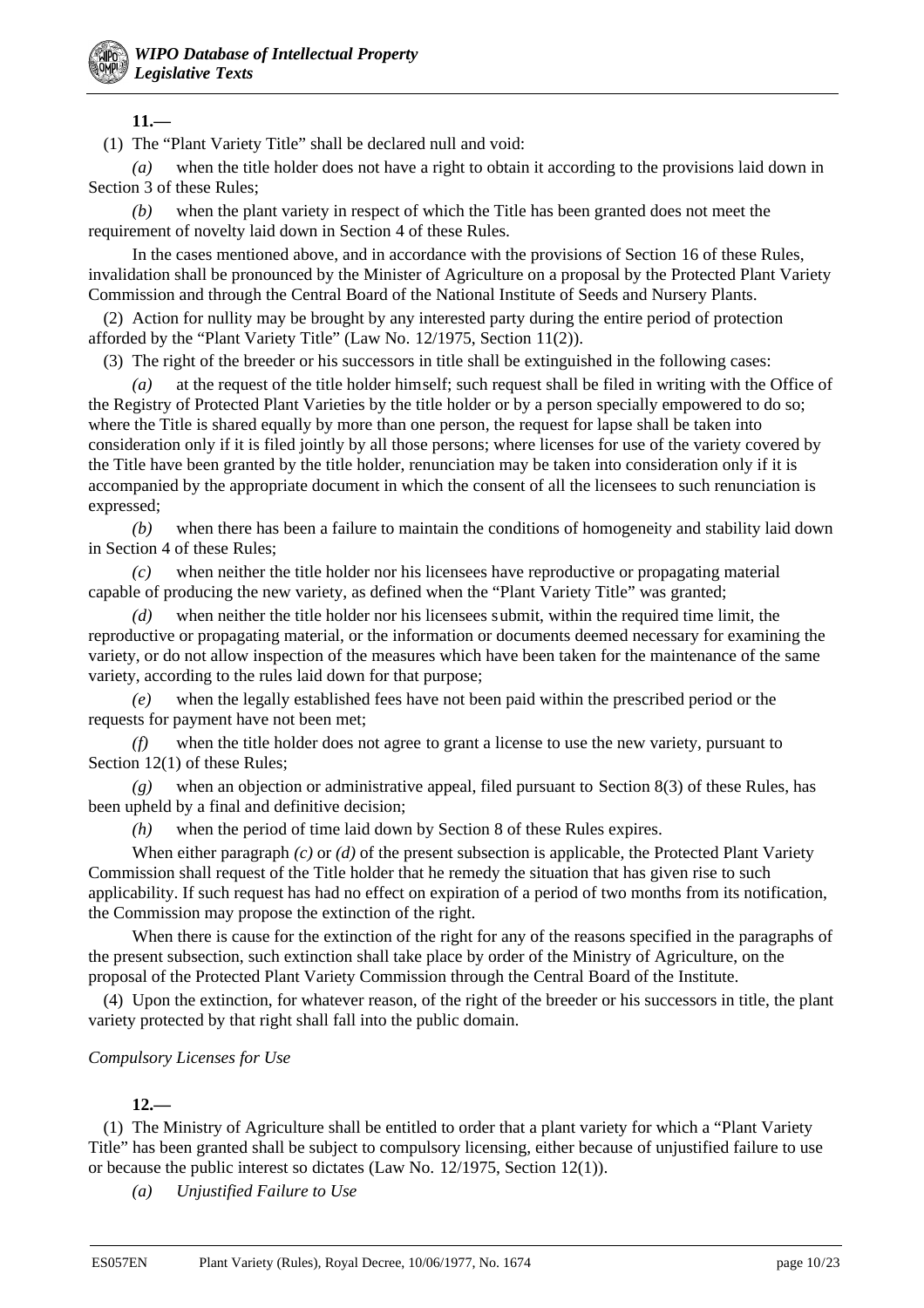Upon expiration of a period of four years from the date on which a "Plant Variety Title" was granted in respect of a given variety, unjustified failure to use shall be considered to exist if any of the following circumstances are present:

- (*a*.1) the variety protected by the Title and susceptible of use in Spain does not cover adequately the needs of the national market, thereby prejudicing the general interest;
- (*a*.2) use of the variety in Spain is considerably hampered by the fact that it is imported;
- (*a*.3) the holder of the "Plant Variety Title" refuses to grant licenses for use on reasonable conditions, thereby unfairly and substantially limiting the satisfaction of such demand as may exist for the variety covered by the Title.

When an application for the grant of a compulsory license is received by the Registry of Protected Plant Varieties, it shall be transmitted to the Protected Plant Variety Commission, which, after having heard the breeder, and in the light of the provisions of the foregoing paragraphs, shall consider whether or not to propose to the Ministry of Agriculture, specifying the reasons for the insufficient use of the variety in respect of which the application for a compulsory license has been received, that it be made subject to compulsory licensing.

*(b) National Interest*

The Government may, by Decree passed in the Council of Ministers, decide that, in view of the vital importance of a variety to the defense, national economy or public health of the country, its use is regarded as being in the national interest. On publication of such Decree, the Ministry of Agriculture shall order that the variety concerned be made subject to compulsory licensing, according to the grant procedure specified hereafter; the holder of the "Plant Variety Title" shall nevertheless be allowed a period of six months from the publication of the said Order in which to provide for the adequate use of the variety, on expiration of which the variety shall be finally subject to compulsory licensing.

(2) For the purposes of subsection (1) of this Section, any person providing legal, technical and professional guarantees may apply to the Registry of Protected Plant Varieties for the grant of a compulsory license for use, which, once granted, shall have the following characteristics:

- *(a) Characteristics of Compulsory Licenses for Use*
	- (*a*.1) A compulsory license may in no case be exclusive, so that the holder of the corresponding "Plant Variety Title" shall retain the right to use the variety and to grant non-compulsory licenses; further compulsory licenses for use may likewise be granted;
	- (*a*.2) the license agreement may contain obligations and restrictions on both the Title holder and the licensee;
	- (*a*.3) the rights deriving from the compulsory license may not be transferred or assigned, neither may sub-licenses be granted;
	- (*a*.4) their duration shall be not longer than that of the "Plant Variety Title," and they may be cancelled at any time under the circumstances specified below.
- *(b) Procedure for the Grant of Compulsory Licenses for Unjustified Failure to Use*

The grant of a compulsory license for use shall be governed by the provisions set forth below:

- (*b*.1) it shall be an essential requirement for an application for a compulsory license that the interested party previously approach the holder of the "Plant Variety Title," requesting a license for use with the characteristics specified in Section 6(3) of these Rules; if, after two months following the said request, no agreement has been reached between the parties, the interested party may apply to the Registry of Protected Plant Varieties for the grant of a compulsory license, providing evidence of the circumstances justifying it and of the guarantees that he can offer in the event of the license being granted;
- (*b*.2) when the application has been received by the Registry of Protected Plant Varieties, it shall be communicated to the holder of the "Plant Variety Title," who shall have a maximum period of one month within which to comment thereon; failure to reply shall constitute consent to the grant of the license;
- (*b*.3) in the event of the title holder giving his consent, the Registry of Protected Plant Varieties shall request the parties to attempt, within a further period of two months, to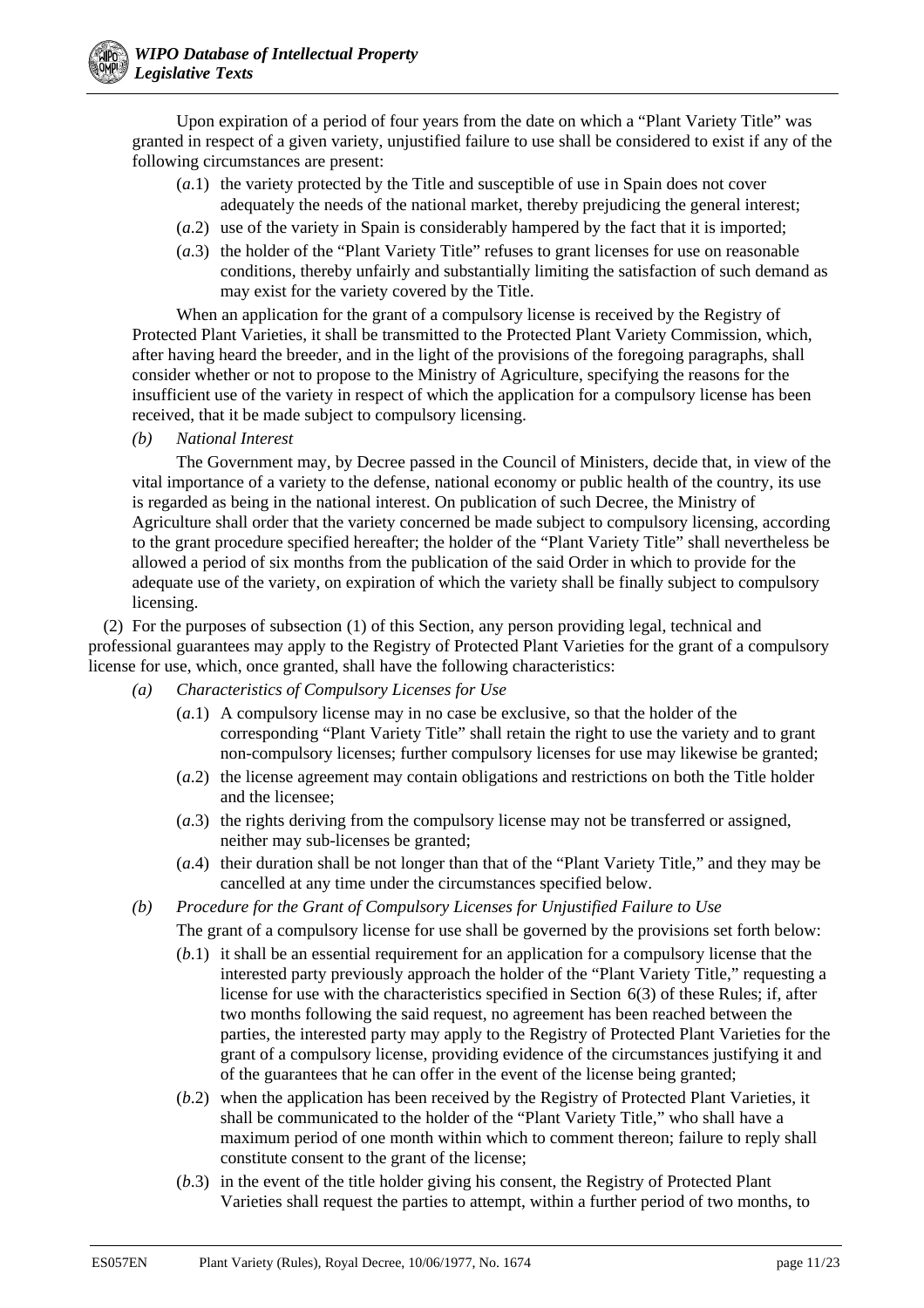agree on the royalty to be paid and on other conditions of the license, and, where applicable, to legalize the respective license agreement;

- (*b*.4) where the title holder refuses to grant a license, he shall notify the Registry of Protected Plant Varieties accordingly during the maximum period of one month referred to above and provide proof justifying his attitude; in this event, both the refusal on the part of the title holder and the proof he produces in support of it shall be transmitted to the applicant, who, within a period of one month, shall present such arguments as he considers appropriate to the Registry of Protected Plant Varieties;
- (*b*.5) after all the prior documents have been obtained, the Registry of Protected Plant Varieties shall inform the Protected Plant Variety Commission, which shall decide on the desirability of granting a compulsory license;
- (*b*.6) if the Commission considers adequate the arguments presented by the title holder to justify the non-use or insufficient use, it shall declare the suspension of the proceedings and shall indicate to the title holder the period within which he has to make effective use or extend such use; if the Commission considers the grant of a compulsory license appropriate, it shall again request the interested parties to endeavor to reach agreement within a maximum period of two months concerning payment and other conditions of the license;
- (*b*.7) if no such agreement is eventually reached, the Commission shall, within a period of two months, propose to the Ministry of Agriculture through the Central Board of the Institute that a compulsory license for use be granted fixing royalties and other conditions to which it shall be subject.

## *(c) Procedure for the Grant of Compulsory Licenses for Reasons of National Interest*

On publication of the Ministerial Order by which a variety is declared subject to compulsory licensing for reasons of national interest, any interested party may apply to the Registry of Protected Plant Varieties for the grant of a license for use. When the application has been communicated to the holder of the "Plant Variety Title," the latter shall have a period of one month in which to reach an agreement with the applicant, on expiration of which the provisions of subparagraph (*b*.7), above, shall apply.

## *(d) Special Compulsory Licenses for Use*

In duly justified cases the Ministry of Agriculture may, at any time, obtain *ex officio* a compulsory license for use where such use is to be made by the Ministry and for its own account. Such license shall be obtained by Order of the said Ministry, which Order shall specify the conditions governing the licence.

## *(e) Cancellation of Compulsory Licenses for Use*

The cancellation of a license shall be granted by the Ministry of Agriculture on a proposal by the Protected Plant Variety Commission through the Central Board only at the request of the holder of the "Plant Variety Title" and in either of the following cases:

- (*e.*1) failure on the part of the licensee to comply with his obligations;
- (*e*.2) disappearance of the circumstances that caused the variety to be subject to compulsory licensing for use.

In the second of the above cases, the licensee shall be allowed a period not exceeding three years within which to discontinue his use of the variety covered by the license.

(3) In any of the cases referred to in the preceding subsections of this Section, the right of the breeder shall at all times be guaranteed.

# **V. Denomination of Varieties**

## **13.—**

(1) A new plant variety shall be given a single denomination which permits its identification. Such denomination shall be considered the generic designation of the variety (Law No. 12/1975, Section 13(1)).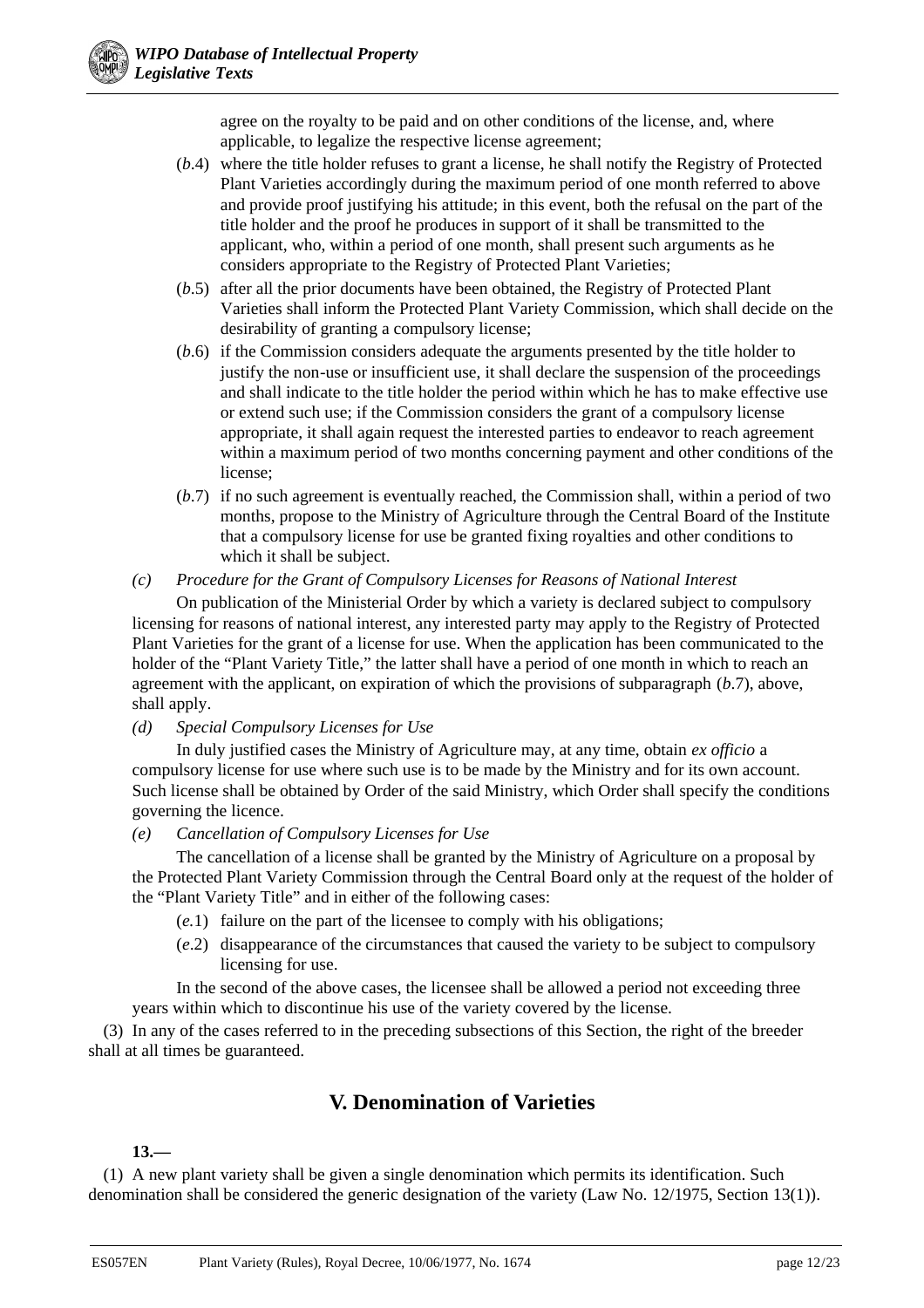

(2) The denomination of the new variety shall not be exclusively composed of figures, or be liable to mislead or cause confusion concerning its characteristics, its usefulness or the identity of the breeder. It shall be different from every denomination which designates other existing varieties belonging to species included in the same class, which species shall be specified in the list annexed to these Rules. In particular, the following provisions shall be complied with:

*(a)* the denomination given shall not be different from that used in another country in which registration has been effected or is pending and with which Spain has entered into a collaboration agreement, provided that, where linguistic difficulties of pronunciation exist, the variety may, subject to approval, be designated by a translation of the original denomination or by another denomination;

*(b)* the denomination shall consist of one to three words, with or without meaning, which shall be easy to pronounce and memorize, and shall be capable of use as the generic designation of the variety;

*(c)* from one to a maximum of four figures may be included if they have some meaning in relation to the words they accompany;

*(d)* a denomination may not consist in the substitution, addition or alteration of figures in a denomination that has already been approved and is in use;

*(e)* where a variety is to be used exclusively for the protection of propagation materials for the production of other varieties, its denomination may consist of a combination of figures and letters, provided that, in the opinion of the competent authority, such a combination corresponds to an established international standard concerning denominations for the species concerned;

*(f)* the denomination may not consist of any element which, at the end of the period of protection of the variety, would prevent or hamper the free use of the denomination or prevent the free marketing of the variety;

*(g)* the denomination may not in any case be the botanical or common name of a genus or species, neither may it include that name if a risk of error or confusion is thereby created;

*(h)* the denomination may not contain words such as variety, cultivar, form, hybrid or cross, or translations of such words;

*(i)* the denomination given to a variety may not suggest that the same variety is developed from or related to another known variety when this is not certain;

*(j)* a new variety may not be given a denomination that has been previously used for another variety belonging to another species in the same class, in accordance with the list appearing in the Annex to these Rules, if it is found by the competent authority that the variety is still being grown or that its denomination still has special importance;

*(k)* the denomination shall permit identification of the new variety, without risk of confusion, by an averagely attentive buyer;

*(l)* in particular, the denomination shall not:

- (*l*.1) be liable to cause scandal;
- (*l*.2) indicate solely properties that may be possessed by other varieties of the same species;
- (*l*.3) be inadequate for linguistic reasons.

(3) In general, denominations shall comply with international conventions on the subject to which Spain is party. Consequently, the Ministry of Agriculture shall enact such provisions as are necessary for the adaptation of the standards laid down in sub-section (2) of this Section to the conventions concerned.

### **14.—**

(1) The denomination of a new plant variety shall be registered at the same time as the issuance of the "Plant Variety Title" (Law No. 12/1975, Section 14(1)).

(2) The breeder or his successor in title may not submit as the denomination of a new variety either a denomination already protected by a trademark relating to products which are identical or similar in Spain or in countries with which agreements on plant variety protection have been established, or a denomination liable to cause confusion with such a trademark, unless he undertakes to renounce his rights in the trademark as from the grant of the "Plant Variety Title." If the breeder or his successor in title nevertheless submits such a denomination, he may not, as from the time when the "Plant Variety Title" is registered, continue to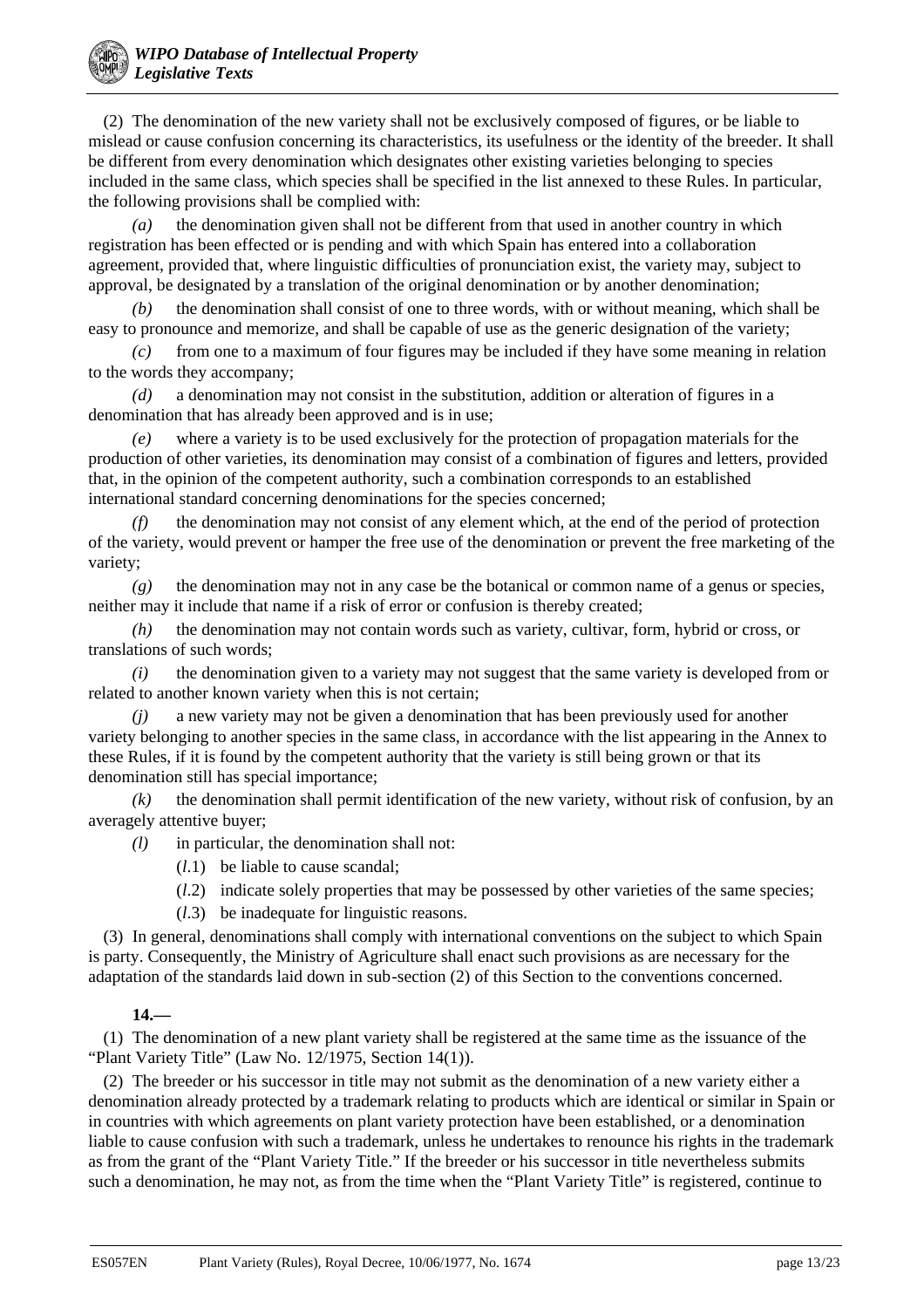exercise his rights under the trademark in respect of the products specified, unless international agreements require otherwise (Law No. 12/1975, Section 14(2)).

(3) The denomination given to a protected plant variety may not be registered as a trademark (Law No. 12/1975, Section 14(5)).

(4) Notwithstanding the foregoing paragraph, it shall be permitted, for marketing purposes, to add a trademark to the denomination of the new plant variety, if the breeder owns the trademark or is authorized to use it (Law No. 12/1975, Section 14(6)).

(5) Before a "Plant Variety Title" is entered in the Register of Protected Plant Varieties at the National Institute of Seeds and Nursery Plants, the denomination submitted for the new plant variety shall be notified to the Industrial Property Registry, in order that the latter may report on it (Law No. 12, 1975, Section 14(4)).

The said body shall have a period of 30 lawful days from the receipt of the communication in which to convey to the Registry of Protected Plant Varieties any objections that it may see fit to make, arising from the fact that the said denomination:

*(a)* had been filed as a trademark;

*(b)* may create confusion with a registered trademark.

After the grant of the "Plant Variety Title" for a given variety, and within a period of 15 lawful days from such grant by the Registry of Protected Plant Varieties, the following shall be communicated to the Industrial Property Registry:

*(a)* the denomination under which the variety is registered;

*(b)* where applicable, a copy of the instrument of renunciation, on the part of the holder of the "Plant Variety Title," of his trademark rights if such were previously owned.

(6) Independently of the communications that have to be exchanged by the Registries referred to in the preceding subsection on the subject of denominations, all the communications that are prescribed by international collaboration agreements on protection that may be or have been concluded by Spain shall also be made.

(7) If the denomination submitted by the breeder or his successor in title does not meet the requirements provided for in these Rules, the Registry of Protected Plant Varieties shall inform the applicant accordingly, who shall be allowed 30 days from the date of the communication in which to propose a new denomination. Where such new denomination is also not accepted, up to two further denominations may be proposed within 15 days from the notification sent by the Registry.

Where the applicant exhausts the period or the number of denomination proposals specified above, the Registry of Protected Plant Varieties may propose to him two successive denominations before expiration of a period of two months from the first notification; if the latter denominations are not accepted, the proceedings shall be suspended and the applicant shall be informed accordingly.

# **VI. Body in Charge of Plant Variety Protection**

**15.** The functions entrusted to the Ministry of Agriculture under the Law on the Protection of Plant Varieties and under these Rules shall be exercised by the National Institute of Seeds and Nursery Plants, established by Law No. 11/1971, of March 30, 1971. The functions of the said Institute shall, in particular, be the following:

*(a)* preparation of the technical questionnaires which, for every species or group of species, have to be filed with the application for a "Plant Variety Title";

*(b)* receipt and processing of applications for "Plant Variety Titles";

*(c)* conduct of the preliminary examination for the assessment of the novelty, stability and homogeneity of a variety; when circumstances so dictate, collaboration agreements may be concluded to this

end with other national or foreign bodies and institutions;

*(d)* publication of the *Boletín del Registro de Variedades Protegidas;*

*(e)* issuance of "Plant Variety Titles" after their grant by the Ministry of Agriculture;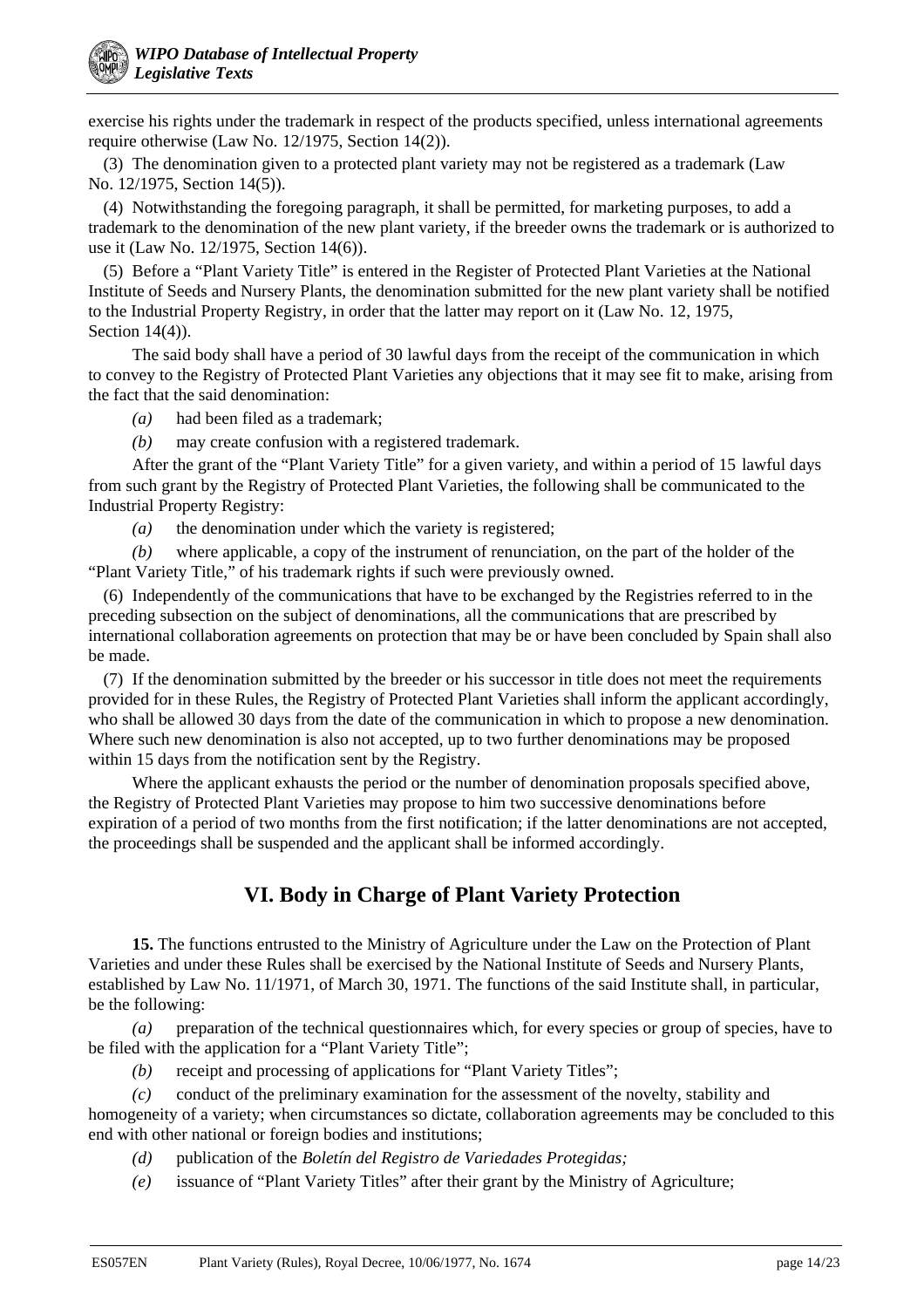*(f)* recording of registrations and cancellations of "Plant Variety Titles" in the Register referred to hereinabove;

*(g)* recording of granted license contracts;

*(h)* preparation and implementation of agreements concluded with international organizations or other countries on the protection of plant varieties;

*(i)* conduct of relations with international bodies or countries with which Spain has entered into agreements on the protection of plant varieties, except where the general legislation of the Spanish State provides otherwise;

*(j)* preparation and proposal of decisions concerning such sanctions as may be initiated by itself or at the request of third parties;

*(k)* drafting of regulations and standards, reports and all such documents as are necessary for the implementation and control of protection, and which have to be submitted to the Protected Plant Variety Commission for consideration;

*(l)* receipt of and compliance with requests addressed to it by judicial authorities in connection with any disputes that may arise concerning the protection of plant varieties;

*(m)* all others that are entrusted to it by law.

### *Protected Plant Variety Commission*

**16.** The Protected Plant Variety Commission, established by the Law on the Protection of Plant Varieties, within the Central Board of the National Institute of Seeds and Nursery Plants, organized by Law No. 11/1971 of March 30, 1971, shall be composed as follows:

*President:* the President of the Central Board of the National Institute of Seeds and Nursery Plants; *Vice-President:* the Director of the National Institute of Seeds and Nursery Plants;

*Members:* those members of the Central Board appointed by its President, among whom there shall be a representative of the National Institute of Agrarian Research and two agrarian representatives of the Trades Union Organization;

*Legal Adviser:* the Head of the Legal Department of the Ministry of Agriculture;

*Technical Advisers:* persons with recognized competence in botany, genetics, reproduction of seeds and nursery plants and legal problems relating to plant variety protection, appointed by the President;

*Secretary:* the Technical Administrator of Laboratories and Registers of Protected Commercial Varieties.

## *Tasks of the Commission*

Among other tasks, the Protected Plant Variety Commission shall:

*(a)* propose to the Minister of Agriculture, after consideration of such reports as have been submitted to it, and through the Central Board of the Institute, the issuance, revocation, declaration of lapse and, if appropriate, annulment of "Plant Variety Titles";

*(b)* propose to the Minister of Agriculture, through the Central Board of the Institute, the grant or cancellation of compulsory licenses for use;

*(c)* propose to the Ministry of Agriculture, through the Central Board of the Institute, such provisions as are necessary for the establishment of relations between an enterprise and its employees concerning the ownership of a plant variety;

*(d)* enact such provisions as are necessary in order to safeguard the secrecy of plant varieties in respect of which "Plant Variety Titles" have been granted;

*(e)* inform the competent Ministry or Ministries, through the proper channels, of all matters relating to the possible establishment of reciprocity with foreign countries, and of everything related to the establishment of international agreements under which Spain has to take action in the interests of protection;

*(f)* propose, in general, the measures and rules intended for the protection of breeders' rights;

*(g)* propose, through the Central Board of the Institute, rules for the application of breeders' rights to the different genera or species;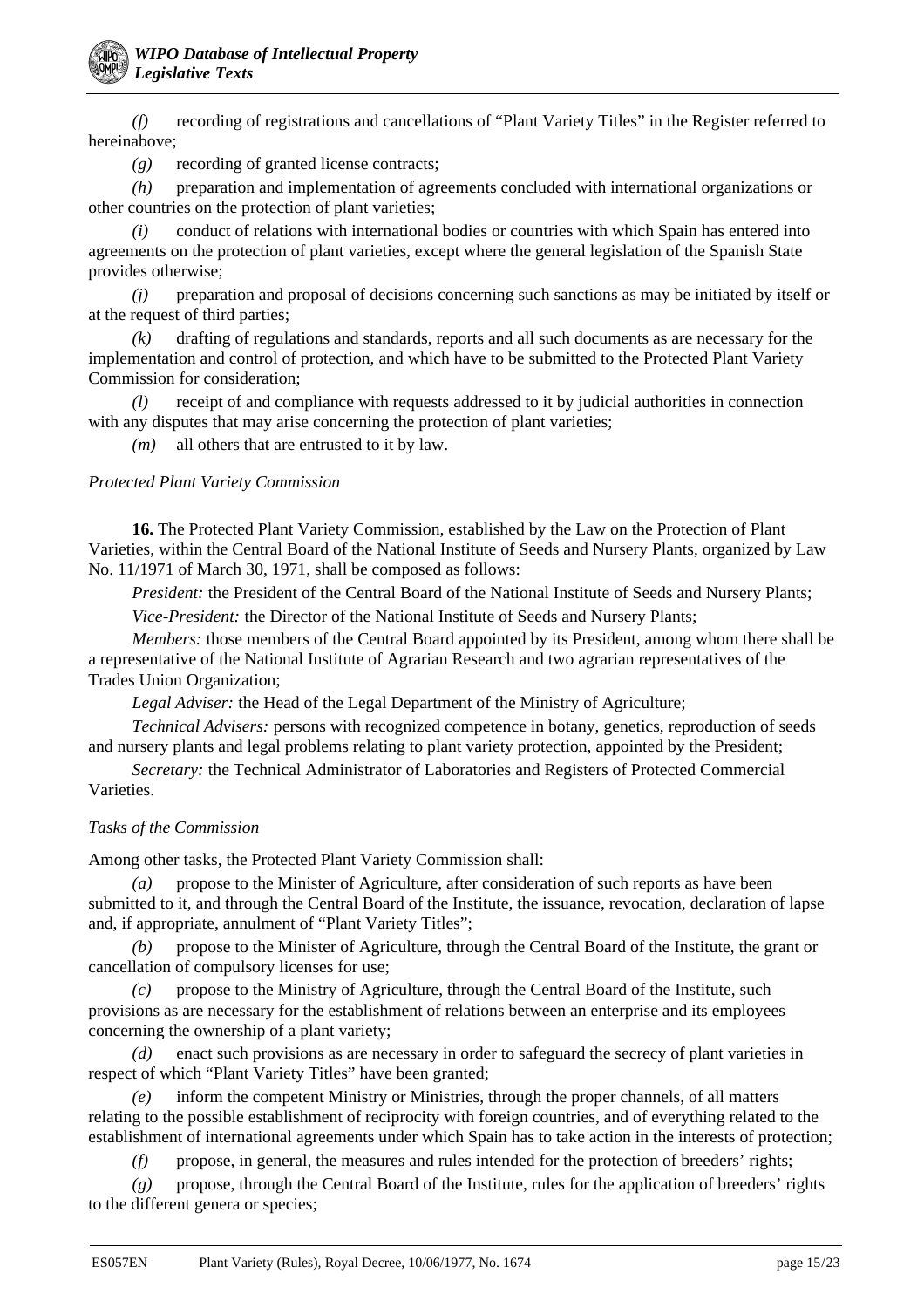- *(h)* report on matters concerning plant variety protection submitted by the President for study;
- *(i)* carry out any other tasks which may be entrusted to it by any law or rules.

### *General Standards Governing the Operation of the Commission*

The constitution and operation of the Protected Plant Variety Commission shall be governed by the following provisions:

*(a)* the maximum number of members designated by the President that the Commission may comprise shall not exceed 12, a maximum of six of whom shall be ordinary members while the remainder shall be technical advisers;

*(b)* the technical advisers and members shall be designated for a maximum period of four years; their appointment may be renewed on expiration of their term of office;

*(c)* the President, and all the members constituting the Commission, shall observe secrecy regarding the deliberations and agreements that take place within the said Commission;

*(d)* when any member of the Commission is involved in the grant or rejection of a "Plant Variety Title," he may not take part in the deliberations concerning the variety covered by the said Title;

*(e)* the Commission may conduct business, and its agreements shall be valid, when the number of members present represents more than half of the total membership;

- *(f)* the functions of the President of the Protected Plant Variety Commission shall be to:
	- (*f*.1) assume the representation to the Commission as a whole;
	- (*f*.2) convene and preside over the meetings of the Commission, which functions he may delegate to the Vice-President thereof;
	- (*f*.3) implement, with the assistance of the Secretary, the agreements adopted within the Commission;
	- (*f*.4) present to the Ministry of Agriculture the proposals agreed upon by the Protected Plant Variety Commission and such decisions as are adopted in accordance with the tasks assigned to him under the Law on the Protection of Plant Varieties and these Rules;
	- (*f*.5) designate the technical advisers and the ordinary members for the prescribed period;
	- (*f*.6) constitute such expert commissions as he considers necessary, which commissions shall be presided over by the Secretary of the Protected Plant Variety Commission;
	- (*f*.7) invite the attendance, with the right to speak but not to vote, of persons who have a recognized competence considered desirable under certain circumstances.

*Bulletin of the Registry of Protected Plant Varieties* (Boletín del Registro de Variedades Protegidas)

### **17.—**

(1) The National Institute of Seeds and Nursery Plants shall periodically publish a *Boletín del Registro de Variedades Protegidas*, in which applications for registration, denominations submitted and denominations approved shall be recorded, as well as the grant of "Plant Variety Titles" and other non-confidential information, in order to ensure better public knowledge of the area concerned (Law No. 12/1975, Section 17(1)).

This publication shall be issued at least quarterly. Its main purpose shall be to bring to the notice of the public all applications for "Plant Variety Titles" and other information, in order that any interested party may make such objections as he considers appropriate, which objections shall, in all cases, be submitted in writing to the Registry of Protected Plant Varieties of the National Institute of Seeds and Nursery Plants within the periods specified hereinbelow.

The following chapters shall appear in the said publication:

*(a)* Applications for "Plant Variety Titles": if, after examination of the application, it is found to be in order, it shall be published in the *Boletín*, with the indication for each application of the reference number in the Register of Applications, the name and address of the applicant, and of the breeder where it is not the same as that of the applicant, and the denomination proposed for the variety. Where this is considered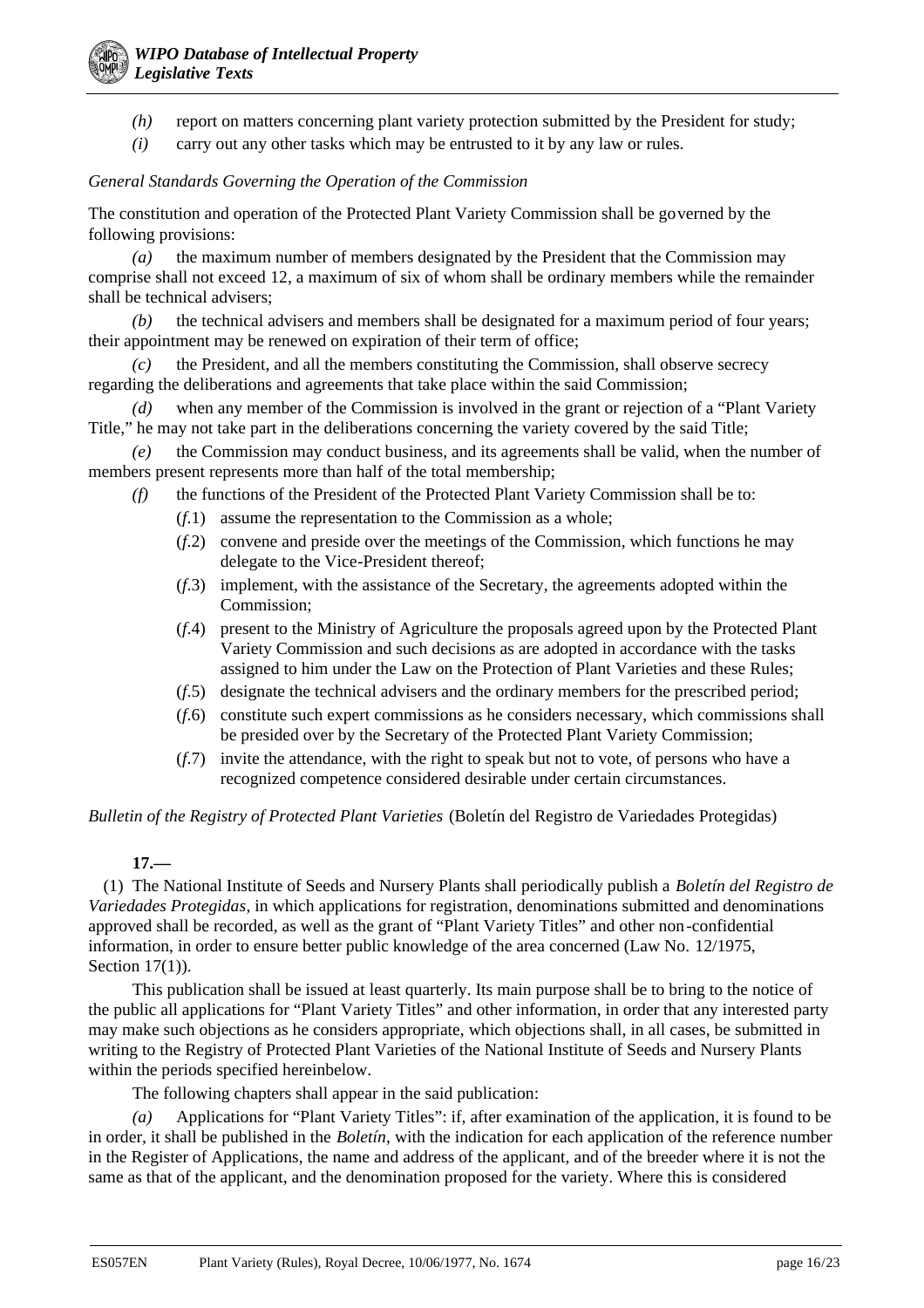appropriate, one or more important characteristics may be mentioned which are thought to be capable of serving to classify the variety in any way;

*(b)* Denominations: all proposed denominations shall appear in another chapter, with references to the applicant and breeder. All proposals for changes in denomination of varieties previously covered by "Plant Variety Titles" shall also be published. Denominations that have been registered in different countries for the same variety may be indicated for the purposes of information;

*(c)* "Plant Variety Titles" Not Granted: another chapter shall include the varieties which are regarded as not warranting the grant of the corresponding Title, with an indication of the reference number in the Register of Applications, the name and address of the applicant and breeder, the denomination proposed and the date of rejection;

*(d)* "Plant Variety Titles" Granted: these Titles shall be published in the *Boletín* with an indication for each of them of the reference number in the Register of Applications, the reference number of the Title granted, the name and address of the title holder, and of the breeder where different from that of the title holder, the approved denomination of the variety covered by the Title, the duration of protection, and the date on which that protection expires;

*(e)* Licenses for Use: all licenses for use entered in the Register shall be mentioned, with an indication of the holder of the "Plant Variety Title," the licensee, the denomination of the variety and the date on which the license concerned was granted. Information shall also be published on plant varieties that have been made subject to compulsory licensing for use for reasons of national interest;

*(f)* Revocation and Lapse: another chapter shall record any revocation and lapse of granted Titles that occur, with a mention, in addition to the name and address of the title holder and breeder, of the dates on which the said acts took place and of the denominations of the varieties covered by the Titles.

In addition to the publication of the information specified above, a record shall be made in the *Boletín* of all transfers of Titles that take place, and, in general, of all information of a general character that is considered suitable for publication.

Any information concerning the Register of Commercial Varieties that has a bearing on the protection of plant varieties may also be included in the *Boletín.*

Any person who wishes to make an observation concerning the information published in the *Boletín del Registro de Variedades Protegidas* shall do so within a period of two months from its publication.

(2) The National Institute of Seeds and Nursery Plants shall issue such reports as are requested of it by the Courts of Justice concerning breeders' rights.

## **VII. Infringement and Penalties**

## **18.—**

(1) For the purposes of Section 7, any person who infringes breeders' rights in any of the following ways shall incur civil liability, and be obliged in all cases to furnish compensation for the damage and loss caused thereby:

*(a)* producing for commercial purposes or marketing reproductive material of the protected plant variety, in disregard of the provisions of Section 5(1);

*(b)* marketing plants or parts thereof normally marketed for purposes other than propagation, if they are then used as propagation material, in disregard of the provisions of Section 5(1);

*(c)* repeatedly using reproductive material of a protected plant variety for the production of propagation material of a new plant variety;

*(d)* contracting for the transport of the propagation material of a protected plant variety to a territory outside the scope of application of the Law on the Protection of Plant Varieties without special authorization from the title holder.

(2) All those making any other use of the protected plant variety or those who in any other way infringe the breeders' rights granted by the Law on the Protection of Plant Varieties shall be obliged to furnish compensation for the damage and loss caused thereby only when their conduct involves fault or negligence. The existence of fault shall be presumed from the time when the person responsible for such acts has been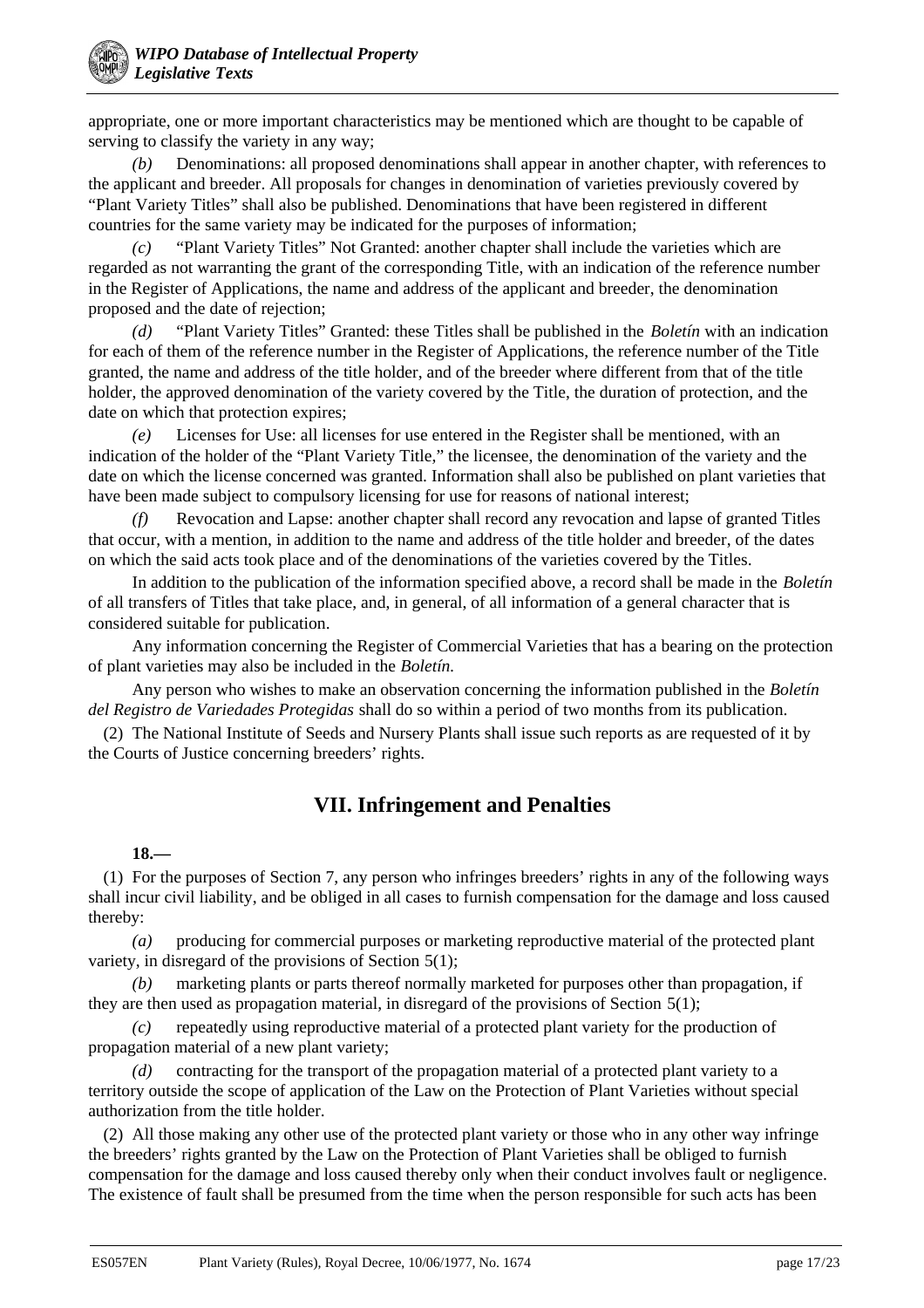warned by the holder of the "Plant Variety Title" about the existence of the same and required to cease infringing the said Title.

(3) The compensation for damage and loss in favor of the holder of the "Plant Variety Title" shall include not only the amount of the loss and of the profit which would otherwise have been obtained, but also damages for the loss of the goodwill attaching to the plant variety caused by inadequate use made by the infringer.

(4) The relevant general legislation on limitation of actions shall apply to the civil action for compensation of damage and loss.

(5) In addition to compensation for damage and loss, the injured title holder shall be entitled to:

*(a)* the cessation of the act infringing his right;

*(b)* the withdrawal from circulation of all the plant material obtained through legal acts that is in the possession of any of the persons responsible, and its destruction if this is indispensable;

*(c)* reversion to himself, as his own property, of the plant material referred to in the last-mentioned paragraph, in which case allowance for its value shall be made in calculating the compensation for damage and loss. If the value of the above-mentioned plant material exceeds the damages granted, the injured title holder shall compensate the infringer for the excess;

*(d)* the publication of the judgment, at the expense of the losing party, in the *Boletín* referred to in Section 17 of these Rules (Law No. 12/1975, Section 18).

## **19.—**

(1) Any willful infringement of the exclusive right given by the "Plant Variety Title" to its holder shall be punished according to the provisions of Section 534 of the Criminal Code.

(2) Criminal proceedings may only be brought by the injured title holder or his licensee, or his successors in title.

(3) The relevant general legislation on limitation of actions shall apply to criminal proceedings and to the civil action resulting from the crime (Law No. 12/1975, Section 19).

## **20.—**

(1) Acts carried out that are not in compliance with the provisions of the Law on the Protection of Plant Varieties, these Rules and any additional provisions that may be enacted shall be considered administrative offenses and shall be punished according to the following Sections, without prejudice to the competence of the Courts of Justice, as regards the civil or criminal liabilities resulting from these acts.

(2) Administrative offenses shall be categorized according to the nature of the acts concerned; they may be fraudulent, clandestine or against the rules.

(3) The following shall be considered fraudulent:

*(a)* acts of assignment of plant material which, while purporting to be protected by a "Plant Variety Title," do not correspond to the features recorded in the Register of Protected Plant Varieties;

*(b)* acts of noncompliance, imputable to any of the interested parties, with the conditions included in the license to use a protected plant variety and affecting the intrinsic qualities of the material and the circumstances upon which the decision to issue the "Plant Variety Title" was based.

(4) Those acts which evade or attempt to evade or make difficult the supervision of the activities governed by the Law on the Protection of Plant Varieties, these Rules and additional provisions shall be considered clandestine.

(5) Any other offense shall be considered merely against the rules.

**21.** The laws and rules on the suppression of fraud in respect of agricultural products or of materials necessary for agriculture shall apply as subsidiary legislation (Law No. 12/1975, Section 21).

## **22.—**

(1) Fraudulent offenses shall be punished with fines of between 20,000 and 100,000 pesetas; the expenses incurred in the verification of the fraud shall be borne by the offender and, where appropriate, the plant material giving rise to the fine shall be confiscated.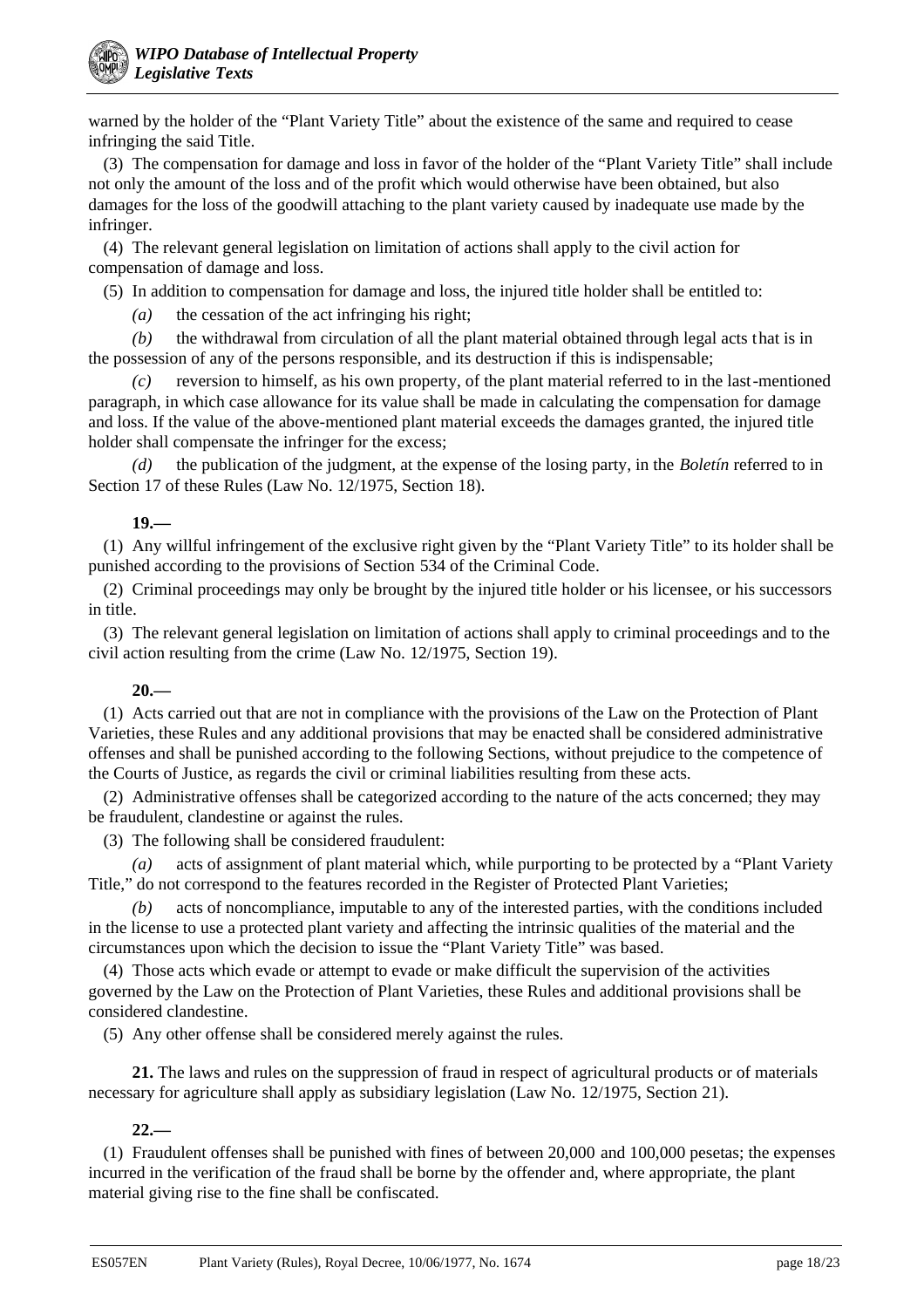(2) Clandestine offenses shall be punished with fines of between 10,000 and 50,000 pesetas and by the confiscation of the merchandise.

(3) Offenses which are merely against the rules shall be punished with fines of between 1,000 and 25,000 pesetas (Law No. 12/1975, Section 22).

**23.** The determination, within given limits, of the amounts of the fines established in the last-mentioned Section, shall be fixed in each case according to the importance of the offense, the injury caused, the degree of bad faith on the part of the infringer, his behavior and his previous record and, in general, any circumstances which render him the more or the less responsible (Law No. 12/1975, Section 23).

### **24.—**

(1) In the case of a second offense, the fines shall be 50 percent higher than those applicable under the Law on the Protection of Plant Varieties.

(2) Should the person committing a second offense have committed a clandestine or fraudulent offense, the fines may be raised to three times those applicable, and the suspension of the activity in relation to which the offense arose may be ordered for a period of up to one year.

(3) A person who has, within the preceding five years, been punished for disregarding the provisions of the Law on the Protection of Plant Varieties shall be considered a second offender.

(4) The Ministry of Agriculture may decide, if appropriate, on the publication of sanctions imposed in the Official Journal, for exemplary purposes (Law No. 12/1975, Section 24).

## **VIII. Fees**

**25.** The fees established by the Law on the Protection of Plant Varieties and subject to the legislation contained in the Law of December 26, 1958, on Fees and on Duties, the Consolidated Taxation Law of December 28, 1963, and the additional provisions trader those Laws, shall be governed by the provisions of those Laws and those of these Rules.

**26.** For the purposes of the fees established in the aforementioned Laws, the plant species or groups thereof which are subject to protection shall be divided into the following groups:

- First group: cereals, oil seeds, lucerne, cotton, sugar and fodder beet, vetch, potatoes, peas, beans and broad butter beans;
- Second group: fruit trees, roses, carnations and strawberries;
- Third group: lettuce, tomatoes, onions, melons, sainfoin, red clover and white clover;
- Fourth group: the other species not included in the above-mentioned groups.

## **27.—**

(1) The following fees shall be paid for the services listed below, according to the types which are also included:

## [omitted]

(2) The natural persons or legal entities who receive either from the Public Administration or from the Registry of Protected Plant Varieties any of the services listed in the preceding subsections, whatever the nature of their request, shall be obliged to pay the fees.

(3) The fees for the processing of applications for "Plant Variety Titles," the claim of the right of priority, changes of denomination, dispatch of copies, certificates and duplicates of any documents, registration of licenses for use, dispatch of copies of Titles and certificates attesting the refusal and reinstatement of Titles shall be payable when the appropriate services are requested.

The fees for the carrying out of the trials that constitute preliminary examination shall be paid on presentation of an account by the National Institute of Seeds and Nursery Plants at the time of the rendering of the services.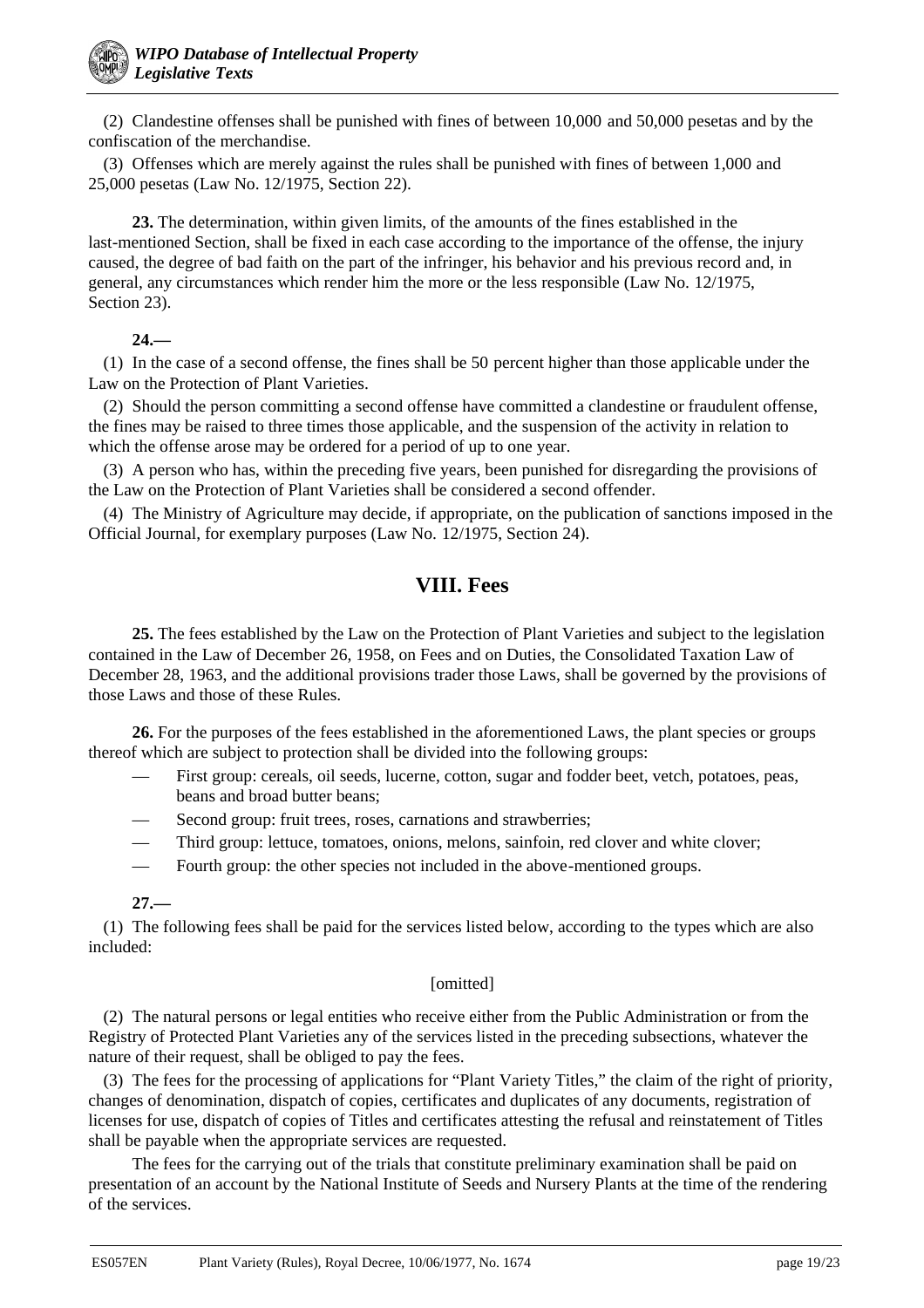The fee for the "Plant Variety Title" shall be payable on the date of grant, and the fee for the maintenance of breeders' rights shall be payable on the day following that on which the period of one year covered by the previous fee expires. The appropriate accounts shall be computed and notified by the National Institute of Seeds and Nursery Plants and paid within the periods laid down by the Collection Statute of November 14, 1968.

When the payment of a fee for the annual maintenance of breeders' rights has not been effected within the periods laid down by the legislation referred to above, the necessary procedures for the revocation of the Title shall be commenced in accordance with the provisions of Section 11(3) of these Rules.

(4) The management, charging and collection of the fees referred to above shall be effected, without prejudice to the higher authority of the Ministry of Finance, by the National Institute of Seeds and Nursery Plants, to which end it shall be empowered to:

*(a)* compute and notify the fees referred to in these Rules, the collection of which shall take the form of immediate payment to the Treasury, according to the instructions of the Ministry of Finance;

*(b)* open restricted accounts at a private bank or at savings banks in the manner provided for in Chapter III of the Ministerial Order on Finance of July 23, 1960, subject to the limitations and obligations specified therein, the credit balances of which accounts shall be paid to the General Directorate of the Treasury, in the "Group of Treasury Operations-Deposits-Proceeds from Fees and Parafiscal Levies," Subsidiary Account 21, item 25: "Fees for the Protection of Plant Varieties," for eventual application to the budget of the revenue of the State.

(5) The scales of charges to be made for subscriptions to, insertions in and sale of the *Boletín del Registro de Variedades Protegidas*, for photocopies, for information and documentation services and publications in general, incumbent on the National Institute of Seeds and Nursery Plants, shall be established in accordance with the provisions of Section 11 of the Law on the Legal Status of Autonomous State Bodies of December 26, 1958.

## **IX. Procedure and Appeals**

### **28.—**

(1) The procedure to be followed for the processing of the dossiers governed by these Rules shall be, in addition to that specifically laid down therein, that established in the Law on Administrative Procedure of July 17, 1958, which shall also regulate the appeals which interested parties may bring against any act or decision pronounced.

(2) It shall be a function of the National Institute of Seeds and Nursery Plants to collect all available evidence and information on dossiers likely to involve a decision imposing a fine and to formulate proposals as to how dossiers should be decided, doing so on its own initiative or pursuant to a request from the interested parties or from the competent authorities (Law No. 12/1975, Section 28(2)).

(3) The decision shall be taken by:

*(a)* the Service for Defense against Frauds and for Agricultural Analyses, when the amount of the fine is not over 25,000 pesetas;

*(b)* the competent Director General, when the amount of the fine is over 25,000 and does not exceed 50,000 pesetas;

*(c)* the Minister of Agriculture, when the amount of the fine is over 50,000 pesetas.

(4) The limitation period for infringement of these Rules shall be five years from when they are committed.

## **Additional Provisions**

(1) The amounts of the fines established in absolute quantities in pesetas may be revised by the Government, through the application of coefficients of correction, according to the average price of the objects or products in question.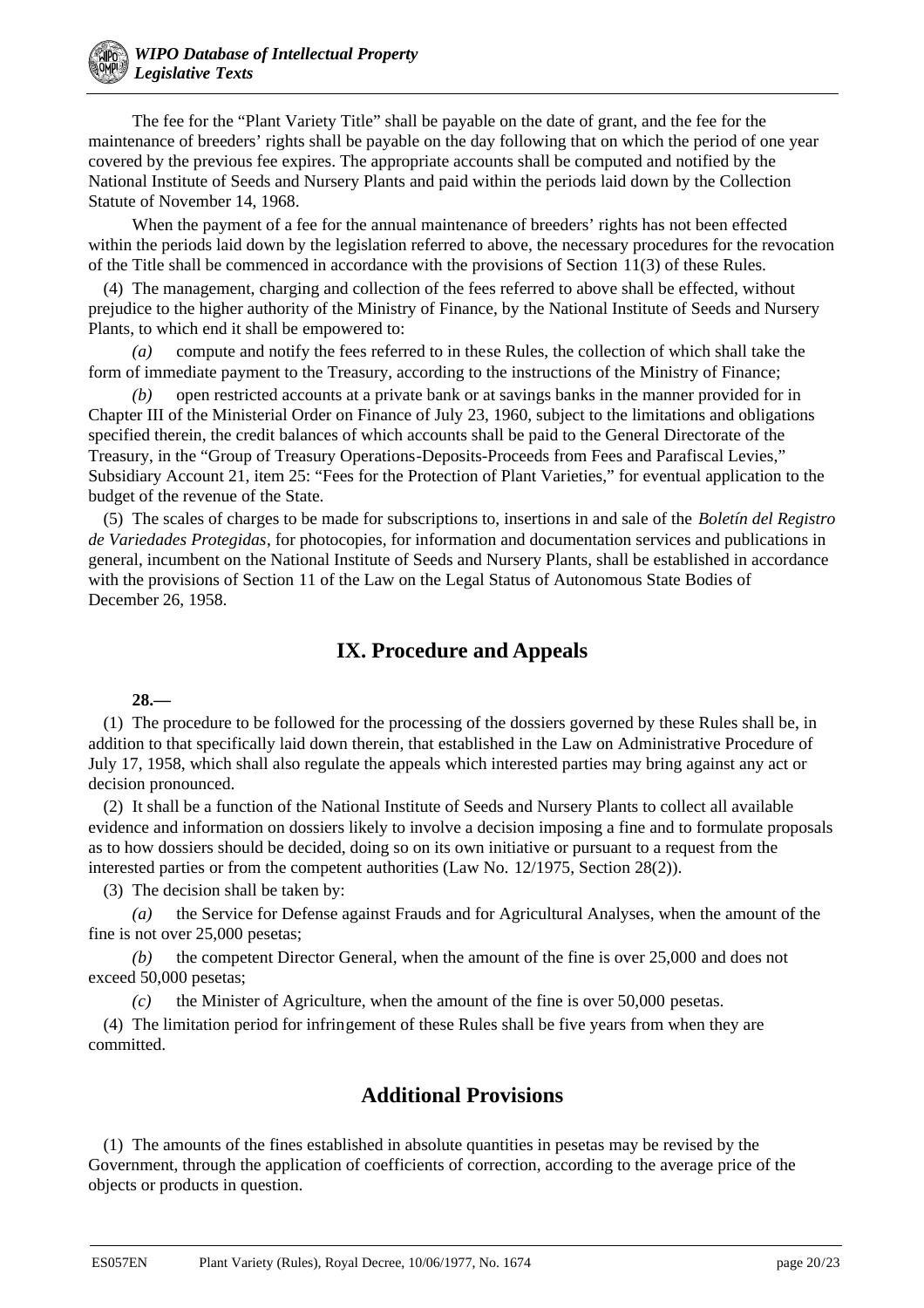# **Transitional Provisions**

(1) The breeder of a plant variety which is no longer new at the time when protection of a corresponding species is established may, in the following instances and in accordance with the Law on the Protection of Plant Varieties, request the protection of his rights:

*(a)* if a patent has been granted for a plant variety in Spain or in any other country with which an international agreement on the protection of breeders' rights has been established;

*(b)* if a "Plant Variety Title" or equivalent title has been issued in any country or countries with which Spain has established an agreement on the protection of breeders' rights;

*(c)* if the plant variety has been registered in a list of commercial varieties officially published in Spain.

The application for the protection of breeders' rights in respect of the varieties shall be submitted within a period not exceeding six months in the cases referred to in paragraphs *(a)* and *(b)* of this transitional provision and within a period of 12 months in the case provided for in paragraph *(c)* thereof, from the time of promulgation of the detailed provisions on the entry into force of protection for each genus, species or group of species concerned.

(2) The "Plant Variety Title" for varieties referred to in the first Transitional Provision shall be effective as from the date of filing of the application. The period of time elapsed after the filing of an application for a patent, or after the grant of a "Plant Variety Title" or after its registration in the List of Commercial Varieties, shall, where the conditions set forth in paragraph *(c)* of the first Transitional Provision have been complied with, be deducted from the period of protection.

For these purposes, the date of recording of a variety in the List of Commercial Varieties shall be the date of publication of the said List or the date on which the reproductive material for the said variety has been officially produced for the first time. Where both circumstances coincide, the earlier date shall be considered the date of recording for the purposes of the provisions of the preceding paragraph of this Transitional Provision.

(3) Plant varieties that were being marketed before the Law on the Protection of Plant Varieties came into force may continue to be freely produced and offered for sale, as long as the breeder does not make use of the right granted to him by the first Transitional Provision.

If the said right is made use of, the breeder or his successor in title shall be obliged to grant licenses for use under reasonable conditions to any natural person or legal entity so requesting and having produced under official control seeds or reproductive material of the varieties concerned. For these purposes only, the National Institute of Seeds and Nursery Plants may, when it considers this appropriate, specify conditions that have to be included in the contract for the license for use.

(4) The National Institute of Seeds and Nursery Plants shall submit to the competent bodies for approval the plans for services that will be made necessary by the implementation of these Rules. The appointment of new staff shall be made in accordance with the provisions of Decree No. 2043/1971, by which the Statute Governing the Staff Employed by Autonomous Bodies was approved.

(5) The Protected Plant Variety Commission shall be established before any provision on the grant of protection to a genus, species or group of species enters into force.

(6) Until the additional provisions for the application of these Rules to the various species or groups of species enters into force, the system of protection applicable to them shall continue to be that contained in the Law on Industrial Property and the Orders of the Ministry of Agriculture of May 23, 1967, by which Rules were enacted for the application of the provisions in force on fraud to the growing of protected varieties of roses and carnations, and of June 26, 1973, by which the Provisional Register of Commercial Varieties of Plants was established.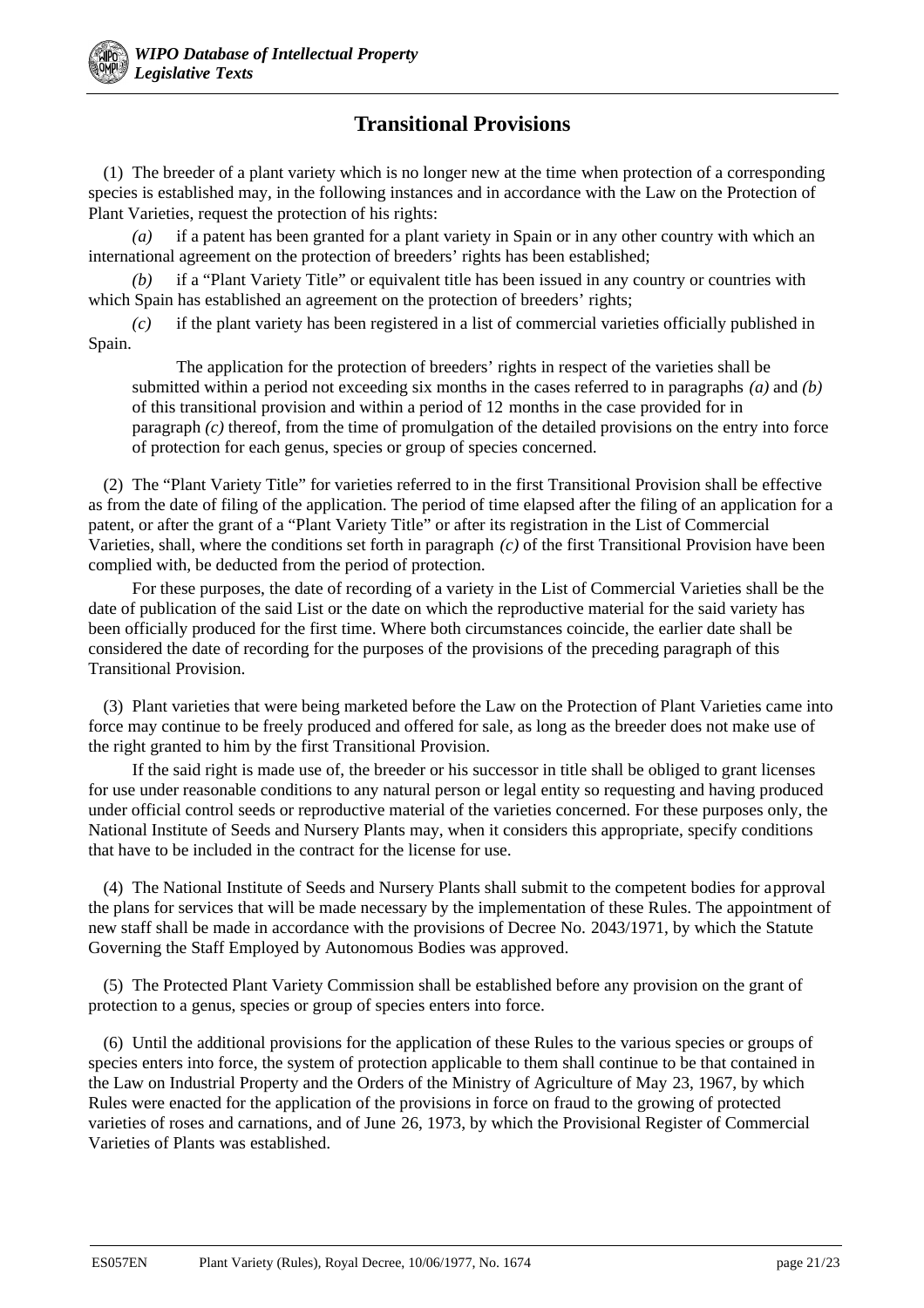# **Final and Derogative Provisions**

(1) These Rules shall be applicable to the entire national territory.

(2) The Ministry of Agriculture shall be empowered, within the bounds of his competence, to enact additional provisions for the implementation and adaptation of these Rules, as well as detailed provisions on the entry into force of the said Rules, with respect to each genus, species or group of species.

(3) Any provisions of equal or lesser rank that are contrary to the provisions of these Rules are hereby repealed and, in particular, without prejudice to the application of the sixth Transitional Provision under the conditions specified therein: Section 3(9) of Decree No. 2177/1973, of July 12, regulating the sanctions for fraud involving agricultural products; the Order of the Ministry of Agriculture of May 23, 1957, containing rules for the application of the provisions in force on fraud to the growing of protected varieties of roses and carnations; the Order of the Ministry of Agriculture of July 14, 1959, organizing the classification of fruit trees; the Order of the Ministry of Agriculture of July 26, 1973, establishing the Provisional Register of Commercial Varieties of Plants, but only insofar as they concern the protection of new plant varieties.

## **Annex**

## List of Classes

Classification of genera and species for the purposes of the provisions of Section 13(2) on the denominations of plant varieties.

- Class 1: Avena, Hordeum, Secale, Triticum.
- Class 2: Panicum, Setaria.
- Class 3: Sorghum, Zea.
- Class 4: Agrostis, Alopecurus, Arrhenatherum, Bromus, Cynosurus, Dactylis, Festuca, Lolium, Phalaris, Phleum, Poa, Trisetum.
- Class 5: Brassica oleracea.
- Class 6: Brassica napus, B. campestris, B. rapa, B. juncea, B. nigra, Sinapis.
- Class 7: Medicago, Ornithopus, Onobrychis, Trifolium.
- Class 8: Lupinus albus L., L. angustifolius L.; L. luteus L.
- Class 9: Vicia faba L.
- Class 10: Beta vulgaris L. var. alba DC; Beta vulgaris.
- Class 11: Beta vulgaris ssp. vulgaris var. conditiva Alef. (syn. Beta vulgaris L. vat. rubra L.), Beta vulgaris L. var. cicla L.; Beta vulgaris L. ssp.
- Class 12: Lactuca, Valerianella, Cichorium.
- Class 13: Cucumis sativus.
- Class 14: Cucumis melo, Cucurbita.
- Class 15: Anthriscus, Petroselinum.
- Class 16: Daucus, Pastinaca.
- Class 17: Anethum, Carum, Foeniculum.
- Class 18: Chamaecyparis, Juniperus, Thuya, Taxus.
- Class 19: Picea, Abies, Pseudotsuga, Pinus, Larix.
- Class 20: Malus, Pyrus.
- Class 21: Solanum tuberosum L.
- Class 22: Nicotiana rustica L.; N. Tabacum L.
- Class 23: Helianthus tuberosus.
- Class 24: Helianthus annuus.